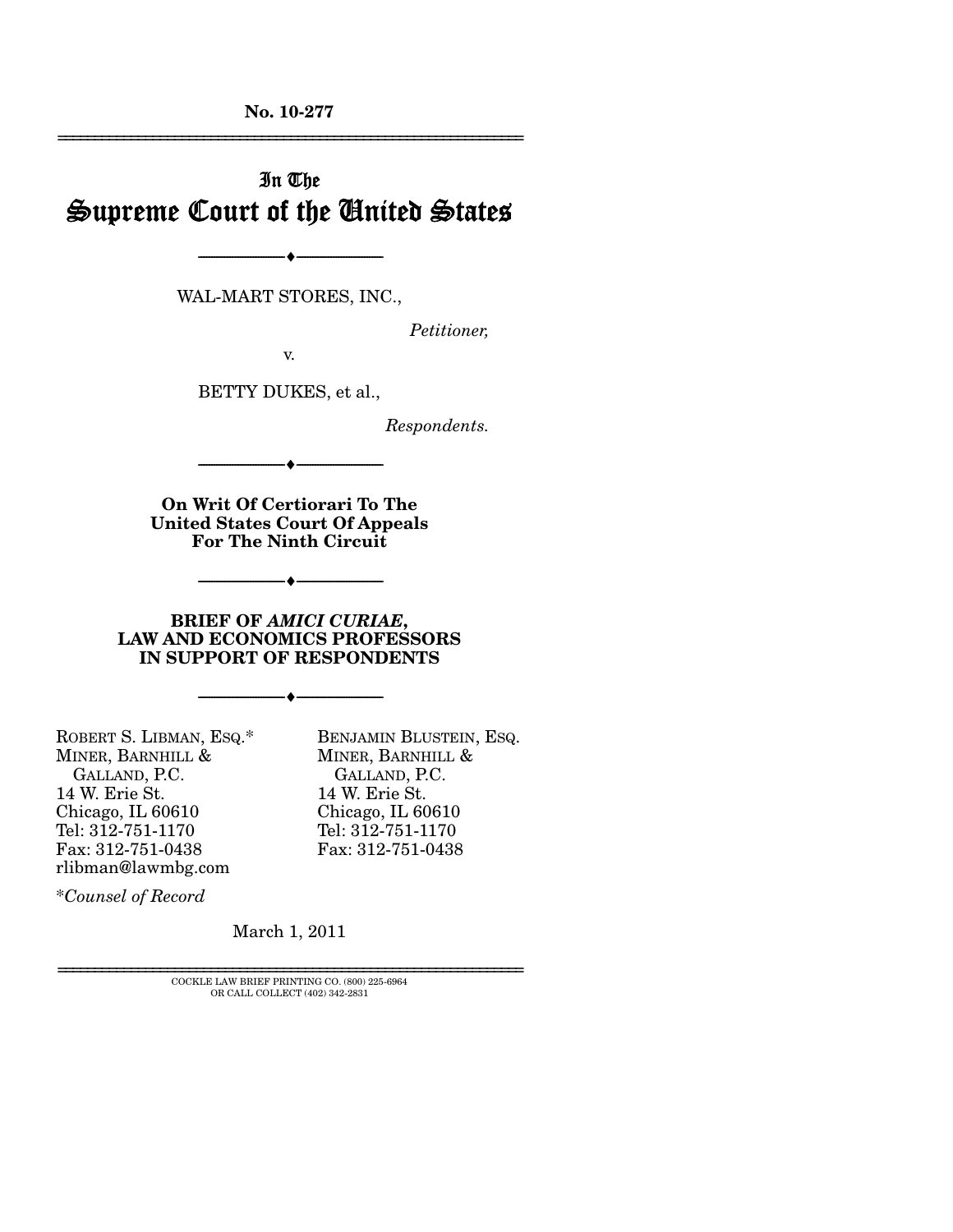## TABLE OF CONTENTS

Page

|                          | INTEREST OF AMICI CURIAE                                                                                                                                                                                           | 1  |  |  |
|--------------------------|--------------------------------------------------------------------------------------------------------------------------------------------------------------------------------------------------------------------|----|--|--|
|                          | SUMMARY OF ARGUMENT                                                                                                                                                                                                | 1  |  |  |
| $\overline{\mathcal{A}}$ |                                                                                                                                                                                                                    |    |  |  |
| $I_{\cdot}$              | DATA INDICATE THAT CLASS CERTIFI-<br>CATION IS A RARE EVENT, AND CIVIL<br>RIGHTS CLASS ACTIONS ARE AMONG                                                                                                           | 4  |  |  |
| II.                      | THE EMPIRICAL EVIDENCE ON CLASS<br><b>ACTIONS PROVIDES NO SUPPORT FOR</b><br>A "BLACKMAIL SETTLEMENT" ARGU-<br><b>MENT AGAINST CERTIFICATION </b>                                                                  | 9  |  |  |
| III.                     | AGGREGATING INDIVIDUAL CLAIMS<br>THROUGH THE CLASS CERTIFICA-<br>PROCESS REDUCES<br><b>TION</b><br><b>ERROR</b><br>COSTS AND PROMOTES SOUND IN-<br>FERENCE REGARDING PATTERN AND<br>PRACTICE DISCRIMINATION IN THE | 14 |  |  |
|                          | Class Actions Promote the Fair and<br>$A_{\cdot}$<br>Efficient Adjudication of Large-Scale                                                                                                                         | 15 |  |  |
|                          | Aggregation Reduces the Noise Sur-<br>В.<br>rounding Individual Experiences of<br>Employment Discrimination and In-<br>creases Sound Inferences about Dis-<br>criminatory Patterns and Practices                   | 23 |  |  |
|                          |                                                                                                                                                                                                                    |    |  |  |
|                          |                                                                                                                                                                                                                    |    |  |  |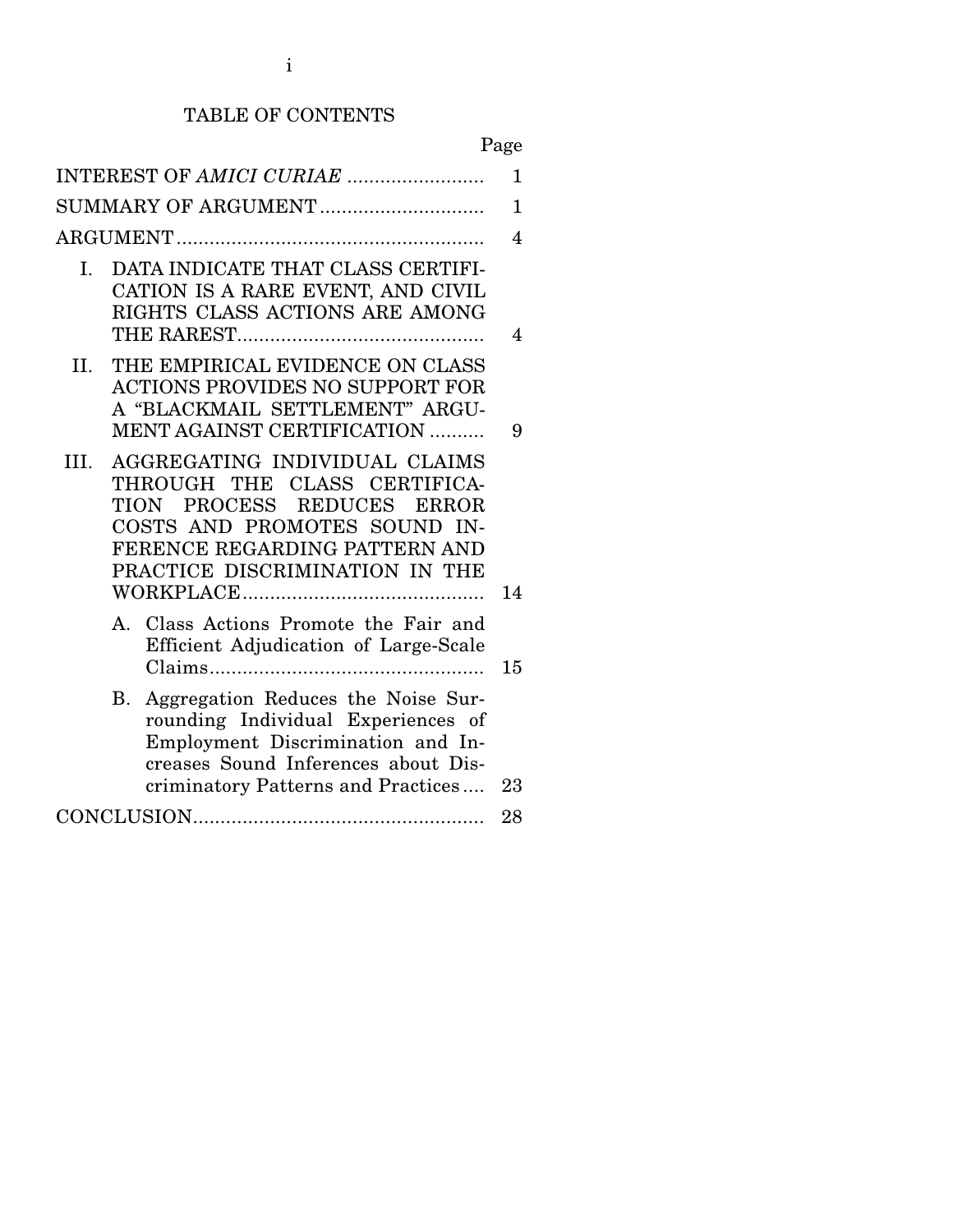ii

## TABLE OF CONTENTS – Continued

Page

APPENDIX

List of *Amici*, Institutional Affiliations, and Relevant Publications ...................................... App. 1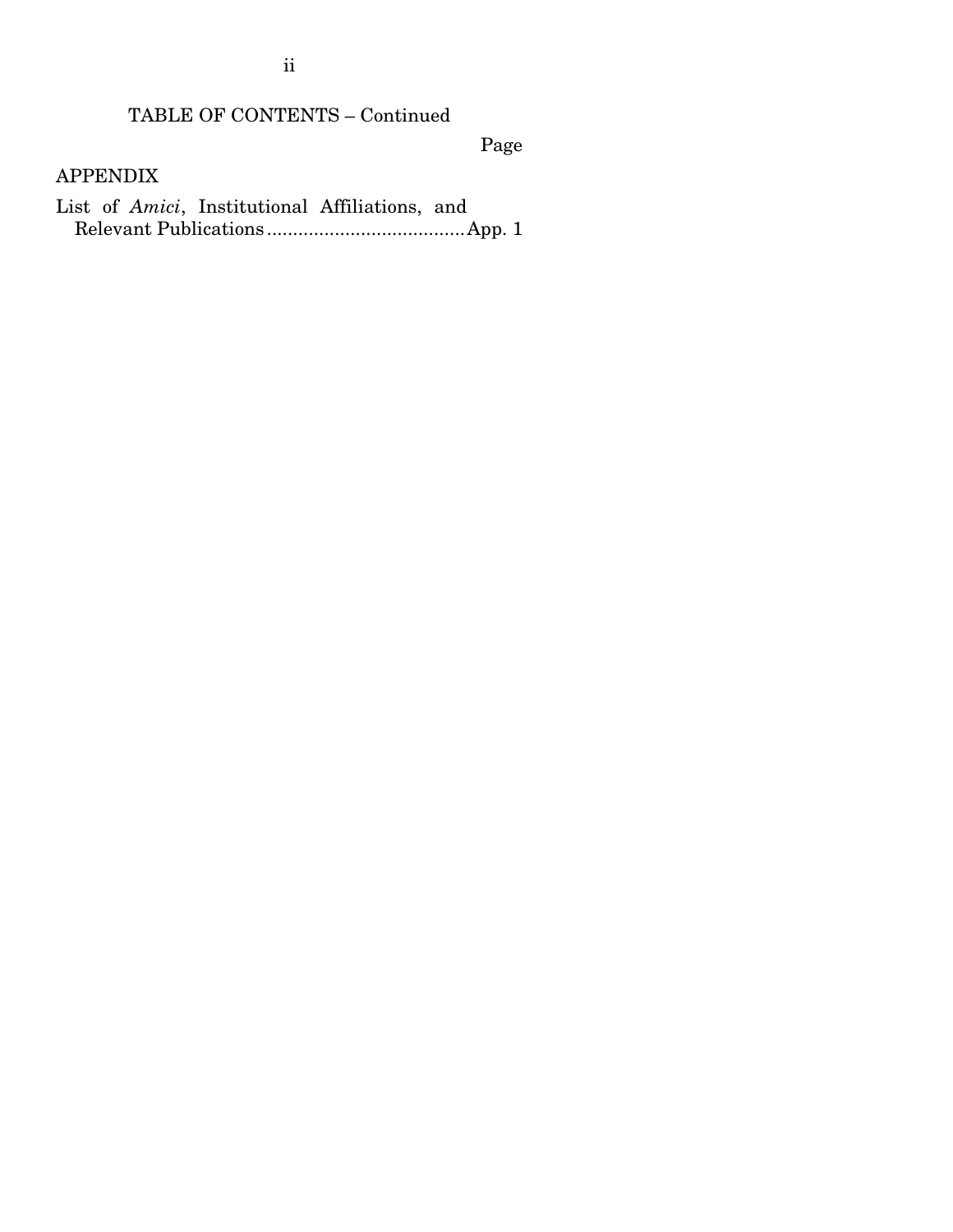## TABLE OF AUTHORITIES

Page

## **CASES**

| Amchem Prods., Inc. v. Windsor, 521 U.S. 591                                                  |
|-----------------------------------------------------------------------------------------------|
| Blackman v. Dist. of Columbia, No. 10-7019,<br>2011 WL 281036 (D.C. Cir. Jan. 28, 2011) 3, 15 |
| Califano v. Yamasaki, 442 U.S. 682 (1979) 21                                                  |
| Caridad v. Metro-North Commuter R.R., 191                                                     |
| Dayton Bd. of Educ. v. Brinkman, 433 U.S. 406                                                 |
| Deposit Guar. Nat. Bank., Jackson, Miss. v.                                                   |
| Erica P. John Fund, Inc. v. Halliburton, Co.,                                                 |
| Gen. Tel. Co. of the Sw. v. Falcon, 457 U.S. 147                                              |
| In re Prudential Ins. Co. Am. Sales Practice<br>Litig. Agent Actions, 148 F.3d 283 (3d Cir.   |
| In re Rhone-Poulenc Rorer Inc., 51 F.3d 1293                                                  |
| Kraszewski v. State Farm Gen. Ins. Co., No. C-<br>70-1261 TEH, 1986 WL 11746 (N.D. Cal.       |
| Krueger v. N.Y. Tel. Co., 163 F.R.D. 433                                                      |

iii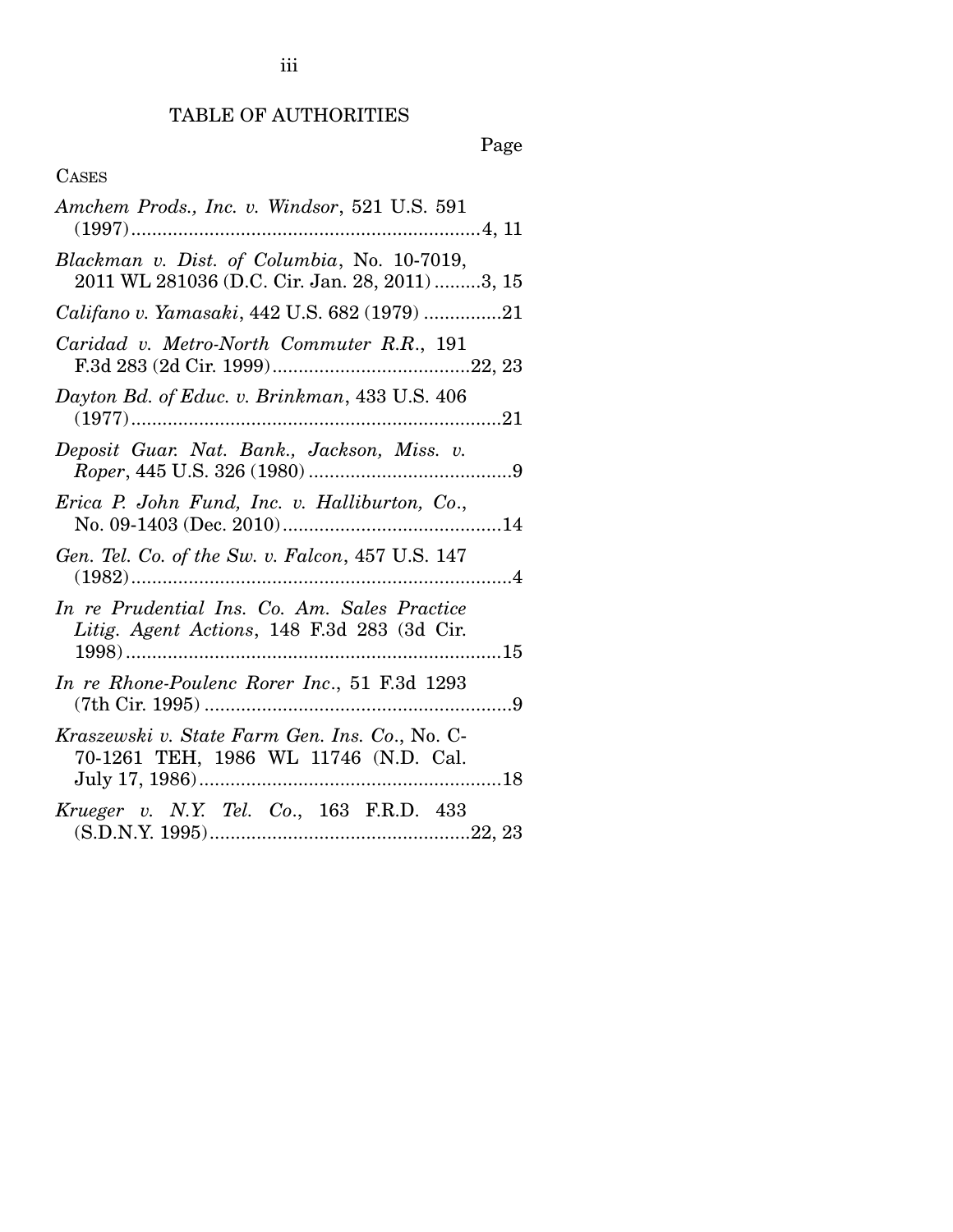## TABLE OF AUTHORITIES – Continued

|                                                     | Page |
|-----------------------------------------------------|------|
| McClain v. Lufkin Indus., Inc., 519 F.3d 264        |      |
| Pettway v. Am. Cast Iron Pipe Co., 494 F.2d 211     |      |
| Reiter v. Sonotone Corp., 442 U.S. 330 (1979)14     |      |
| Segar v. Smith, 738 F.2d 1249 (D.C. Cir. 1984)3, 20 |      |
| United States v. City of Miami, 195 F.3d 1292       |      |

## OTHER AUTHORITIES

| Bielby, William T. & Coukos, Pamela, "Statisti-<br>cal Dueling" with Unconventional Weapons:<br>What Courts Should Know About Experts in<br>Employment Discrimination Class Actions, |
|--------------------------------------------------------------------------------------------------------------------------------------------------------------------------------------|
| Bone, Robert G. & Evans, David S., Class<br>Certification and Substantive Merits, 51                                                                                                 |
| Davis, Joshua P., Class-Wide Recoveries 18, 19                                                                                                                                       |
| Fiske, Susan T., Stereotyping, Prejudice, and<br>Discrimination, in 2 HANDBOOK OF SOCIAL<br>PSYCHOLOGY 357 (Daniel T. Gilbert, S.T.<br>Fiske & Gardner Lindzey eds., 4th ed. 1998)24 |
| FRIENDLY, HENRY J., FEDERAL JURISDICTION: A<br>9                                                                                                                                     |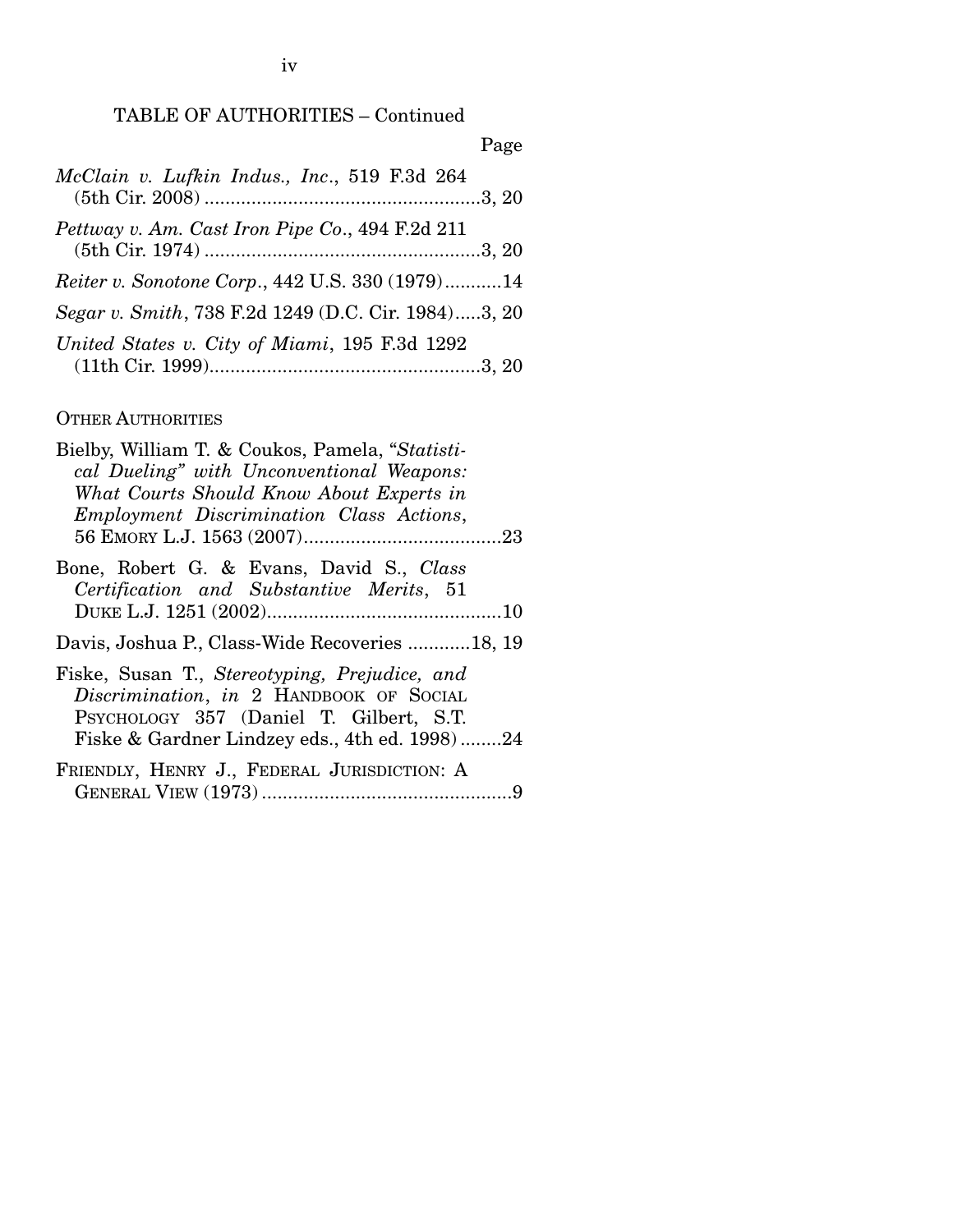## TABLE OF AUTHORITIES – Continued

|--|

| Hay, Bruce & Rosenberg, David, "Sweetheart"<br>and "Blackmail" Settlements in Class Ac-<br>tions: Reality and Remedy, 75 NOTRE DAME                                                                                        |
|----------------------------------------------------------------------------------------------------------------------------------------------------------------------------------------------------------------------------|
| Howard, John W. & Rothbart, Myron, Social<br>Categorization and Memory for In-Group and<br>Out-Group Behavior, 38 J. PERSONALITY &                                                                                         |
| INST. FOR CORP. JUSTICE, RAND INST., ANATOMY<br>OF AN INSURANCE CLASS ACTION (2007) 4                                                                                                                                      |
| Landers, Jonathan M., Of Legalized Blackmail<br>and Legalized Theft: Consumer Class Actions<br>and the Substance-Procedure Dilemma, 47 S.                                                                                  |
| LEE, III, EMERY G. & WILLGING, THOMAS E.,<br>FED. JUDICIAL CTR., IMPACT OF THE CLASS AC-<br>TION FAIRNESS ACT ON THE FEDERAL COURTS:<br>PRELIMINARY FINDINGS FROM PHASE TWO'S<br>PRE-CAFA SAMPLE OF DIVERSITY CLASS AC-    |
| LEE, III, EMERY G. & WILLGING, THOMAS E.,<br>FED. JUDICIAL CTR., THE IMPACT OF THE CLASS<br>ACTION FAIRNESS ACT OF 2005 ON THE FEDER-<br>AL COURTS: FOURTH INTERIM REPORT TO THE<br>JUDICIAL CONFERENCE ADVISORY COMMITTEE |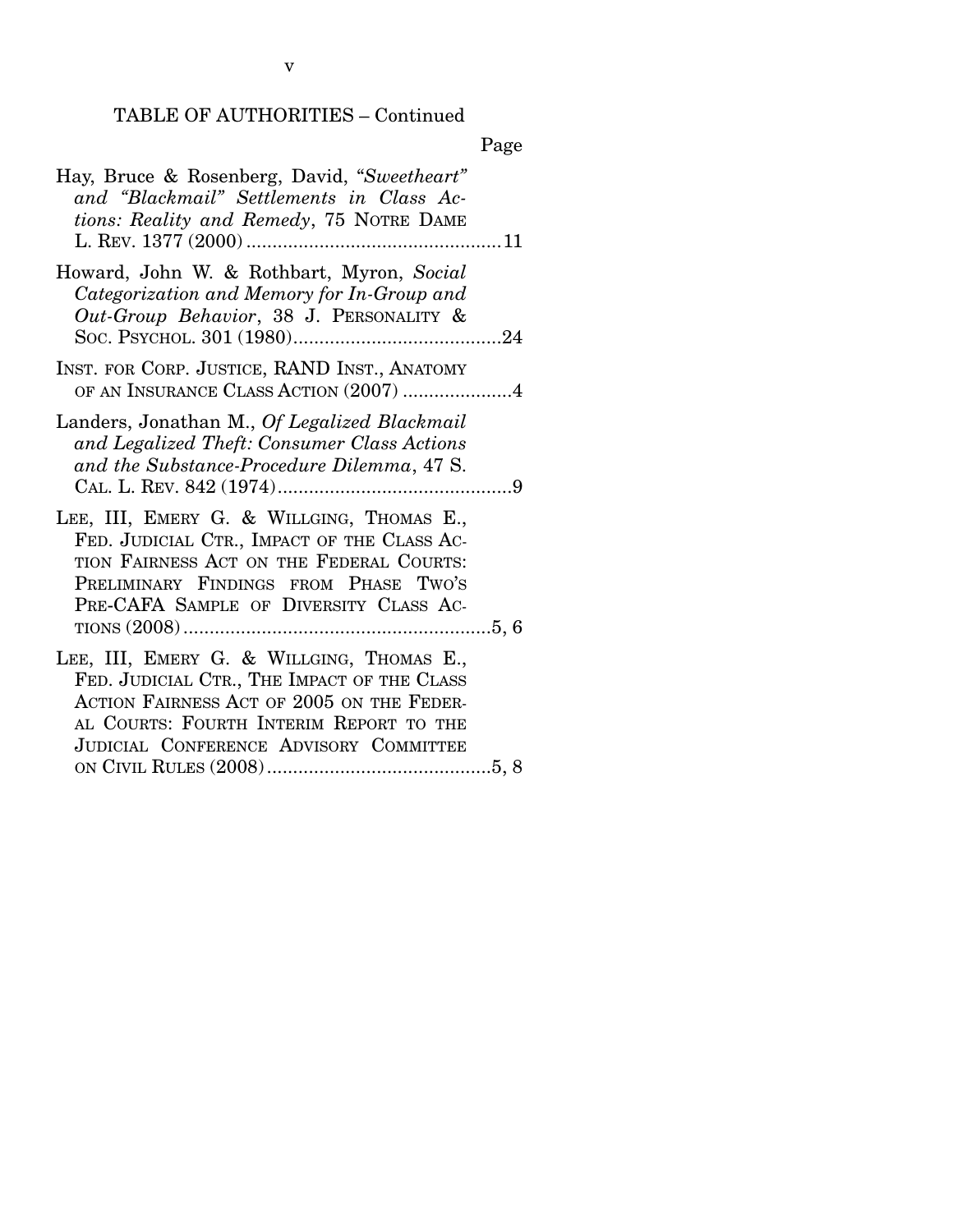#### TABLE OF AUTHORITIES – Continued

Page

Park, Bernadette & Rothbart, Myron, *Perception of Out-Group Homogeneity and Levels of Social Categorization: Memory for the Subordinate Attributes of In-Group and Out-Group Members*, 42 J. PERSONALITY & SOC. PSYCHOL. 1051 (1982) .............................................. 24 Silver, Charles, *"We're Scared to Death": Class Certification and Blackmail*, 78 N.Y.U. L. REV. 1357 (2003) ................................................ 10, 11 Swim, Janet K. & Sanna, Lawrence J., *He's Skilled, She's Lucky: A Meta-Analysis of Observers' Attributions for Women's and Men's Successes and Failures*, 22 PERSONALITY & SOC. PSYCHOL. BULL. 507 (1998) ............................. 25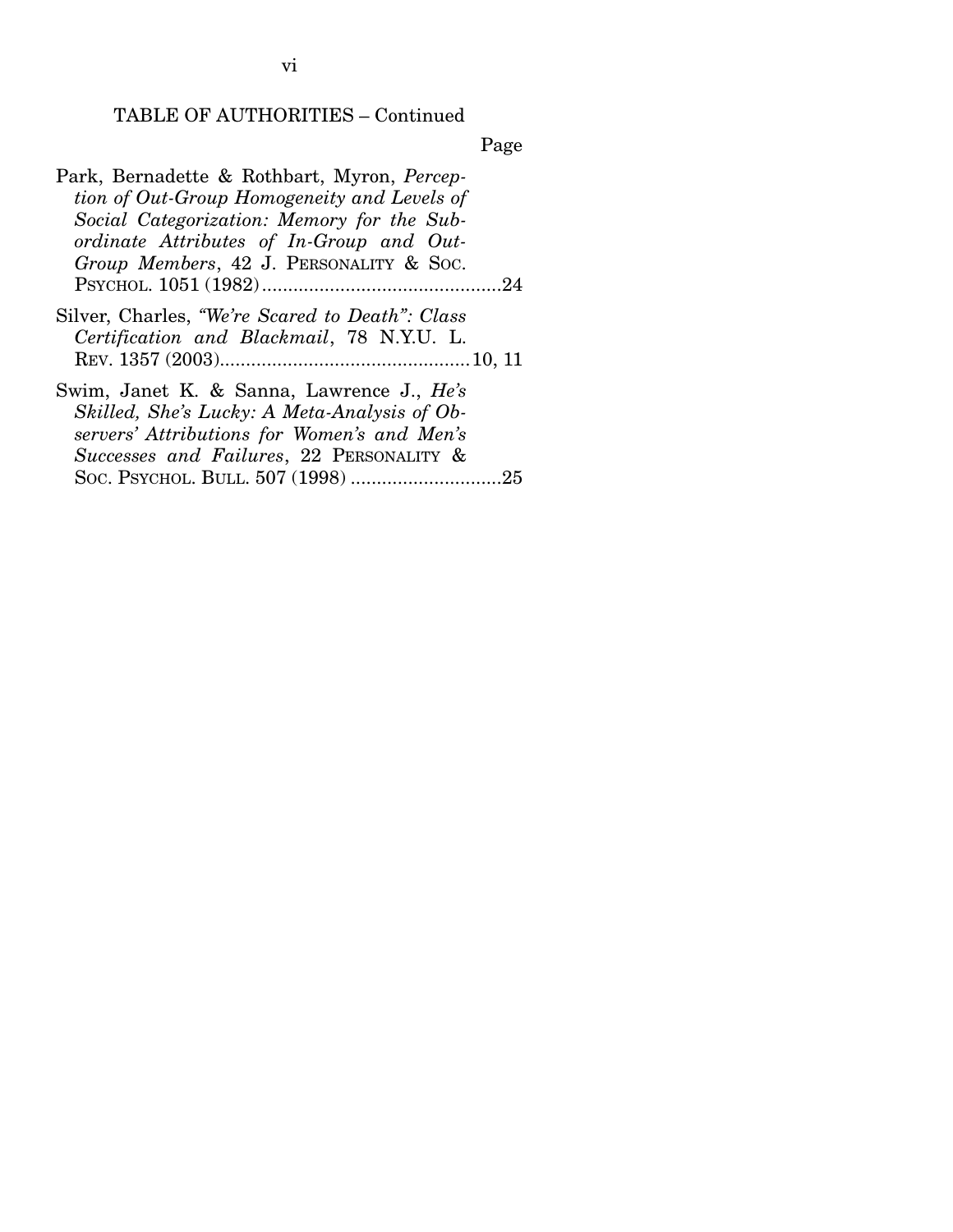### **INTEREST OF** *AMICI CURIAE*

 The law professors named below teach and write about law and economics, class certification, empirical methods, employment discrimination law, or a combination thereof. They have spent a considerable amount of time thinking, writing, and teaching about the statistical methodologies, civil procedure, and antidiscrimination law issues before the Court. A partial list of their scholarship on these issues appears as an Appendix. Based on this expertise, *amici* argue that Petitioner has not presented a balanced picture concerning the prevalence of so-called "blackmail settlements" through class action filings, the empirical support for which does not adequately exist (Parts I & II, *infra*), and concerning the appropriate role of statistical inference in class action litigation (Part III, *infra*). *Amici* respectfully submit this brief so as to offer this Court a more balanced presentation of these two issues. $1$ 

## **SUMMARY OF ARGUMENT**

--------------------------------- ♦ ---------------------------------

 Petitioner Wal-Mart and its *amici* have called into question the use of class actions in employment

<sup>&</sup>lt;sup>1</sup> All of the parties in this case have consented to the filing of this brief. No counsel for any party to this case authored any part of this brief and, other than *amici* on whose behalf this brief is submitted and their counsel, no person or entity contributed money or services to the preparation and submission of this brief.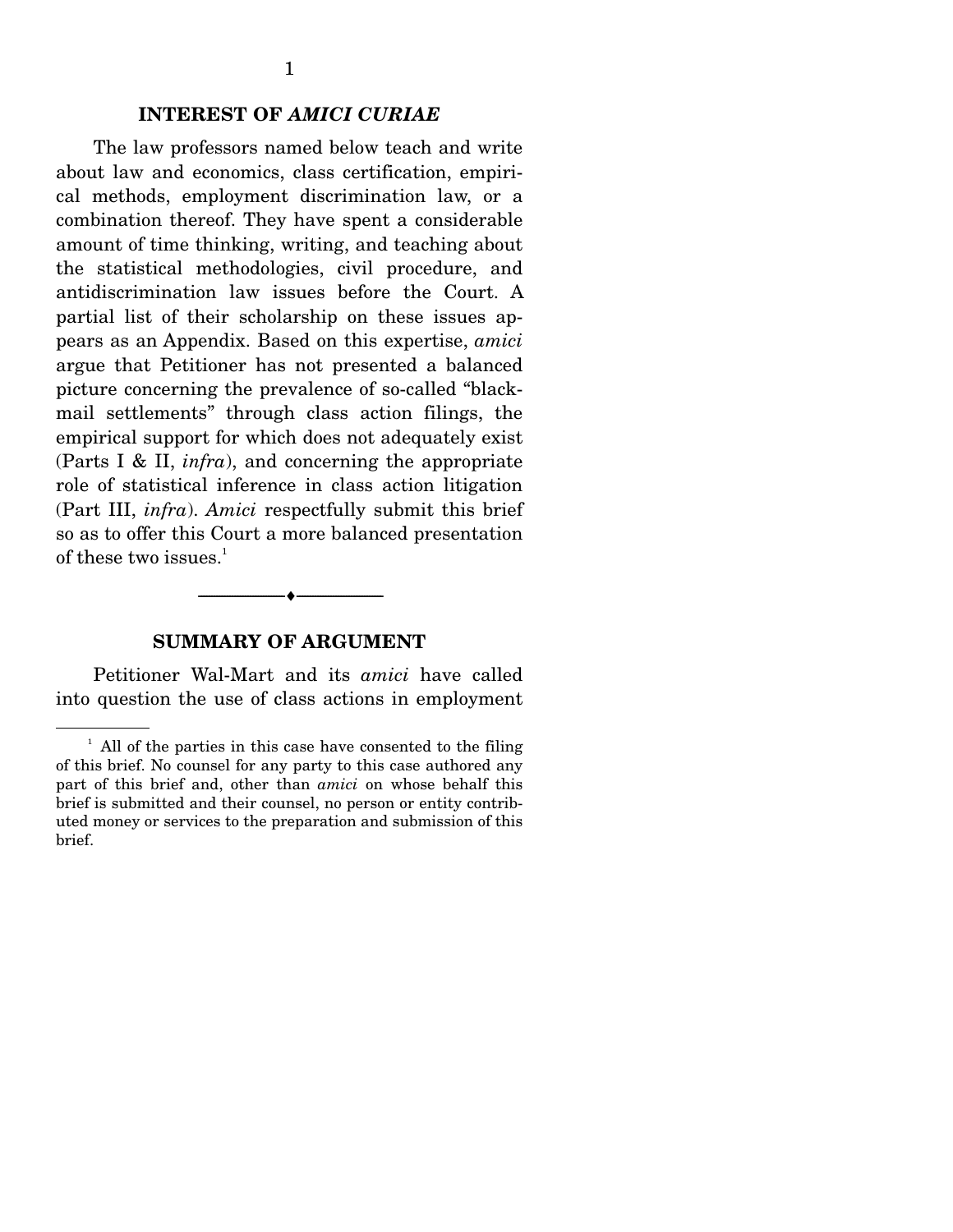discrimination cases. They view class certification as a vehicle for rent-seeking behavior, *i.e*., extracting surpluses from defendants in the shadow of unmeritorious complaints, and as unnecessary for resolving employment discrimination claims among many commonly affected plaintiffs. The myth of "blackmail settlements" has led to unsubstantiated claims that, as class numerosity and the size of potential judgment awards increase, so too does the likelihood that class action plaintiffs are merely taking advantage of risk-averse defendant corporations. This assertion, however, lacks any strong basis in empirical evidence for class actions in general and, more important for the case at bar, employment discrimination class actions in particular. On the contrary, only a small fraction of classes that moves for certification is in fact certified by the federal courts, and, proposed classes overwhelmingly opt to dismiss their cases voluntarily or have them removed to state court. Combined with the steep discovery costs often needed to prevail at the certification stage, plaintiffs face little financial incentive to pursue certification without a reasonable belief in the claim's merits. The procedural and financial barriers to entry are even higher when, as in the case at bar, Respondents complain about subjective and discriminatory patterns and practices.

 Similarly, Petitioner and its *amici* assert that employment discrimination claims are more accurately and more fairly adjudicated on a smaller, more individualized scale. Class actions, however, offer the courts and litigants several benefits that Petitioner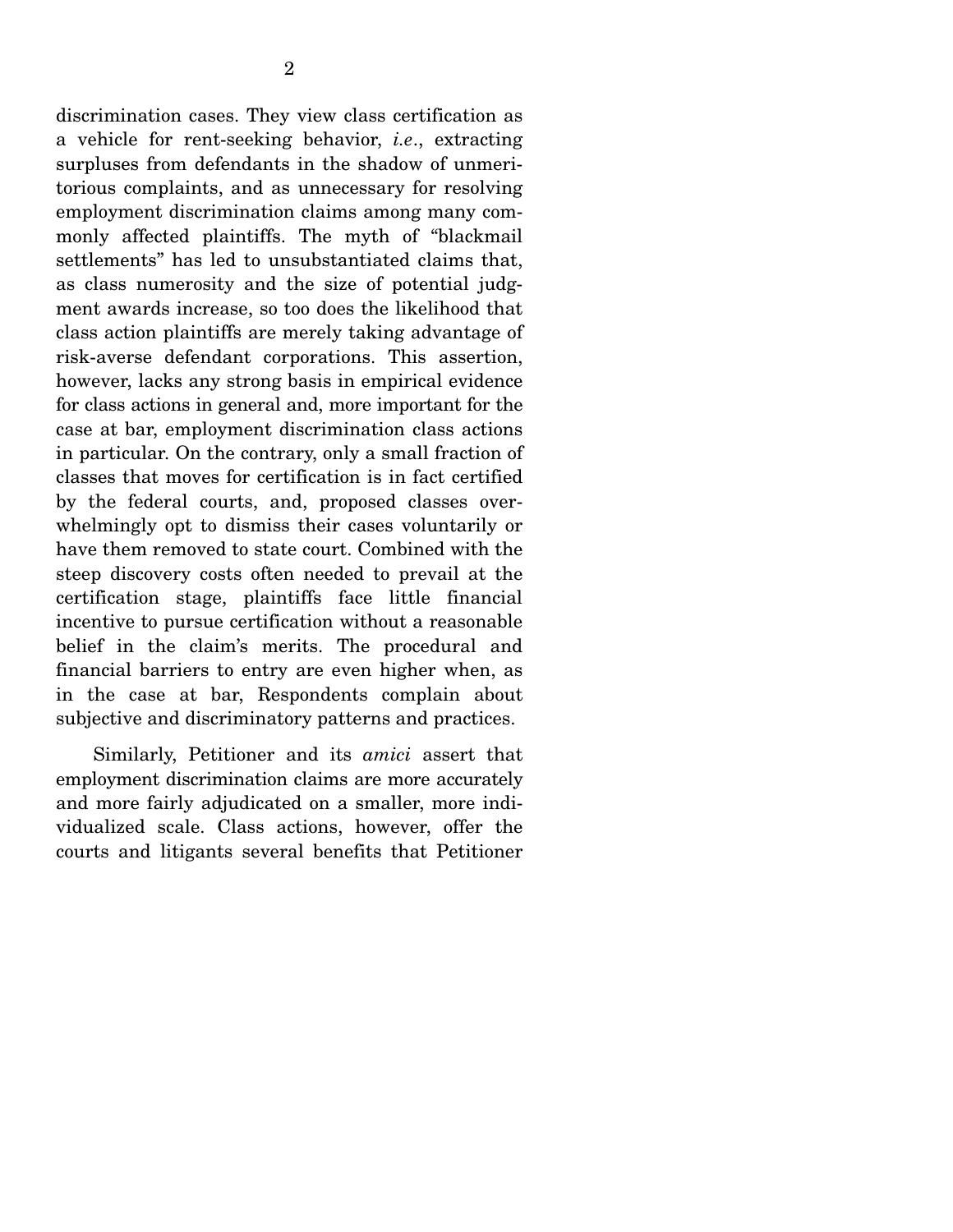and its *amici* discount or try to refute entirely. First, aggregate resolution of common discrimination claims promote systemic efficiency, *see Blackman v. Dist. of Columbia*, No. 10-7019, 2011 WL 281036, at \*13 (D.C. Cir. Jan. 28, 2011), and redress asymmetries between plaintiffs subject to the same discriminatory practices, none of whom could shoulder the burden of individual litigation, and defendants who enjoy built-in economies of scale. Second, class actions reduce the noise that attends individual, yet common, claims of employment discrimination, allowing the courts to attach liability more precisely than in the disaggregated approach favored by Petitioner and its *amici*. Third, district courts can more accurately evaluate proof of damages and compute award magnitudes through an aggregate statistical analysis. Plaintiffs are more likely to receive only the amount necessary to compensate them for discrimination harms (and no more), while defendants can avoid the excessive liability often created by individualized approaches to recovery. Hence, the federal courts long have recognized the inherent value of aggregate assessments of liability and damages. *See, e.g., McClain v. Lufkin Indus., Inc*., 519 F.3d 264 (5th Cir. 2008); *United States v. City of Miami*, 195 F.3d 1292 (11th Cir. 1999); *Segar v. Smith*, 738 F.2d 1249 (D.C. Cir. 1984); *Pettway v. Am. Cast Iron Pipe Co*., 494 F.2d 211 (5th Cir. 1974).

--------------------------------- ♦ ---------------------------------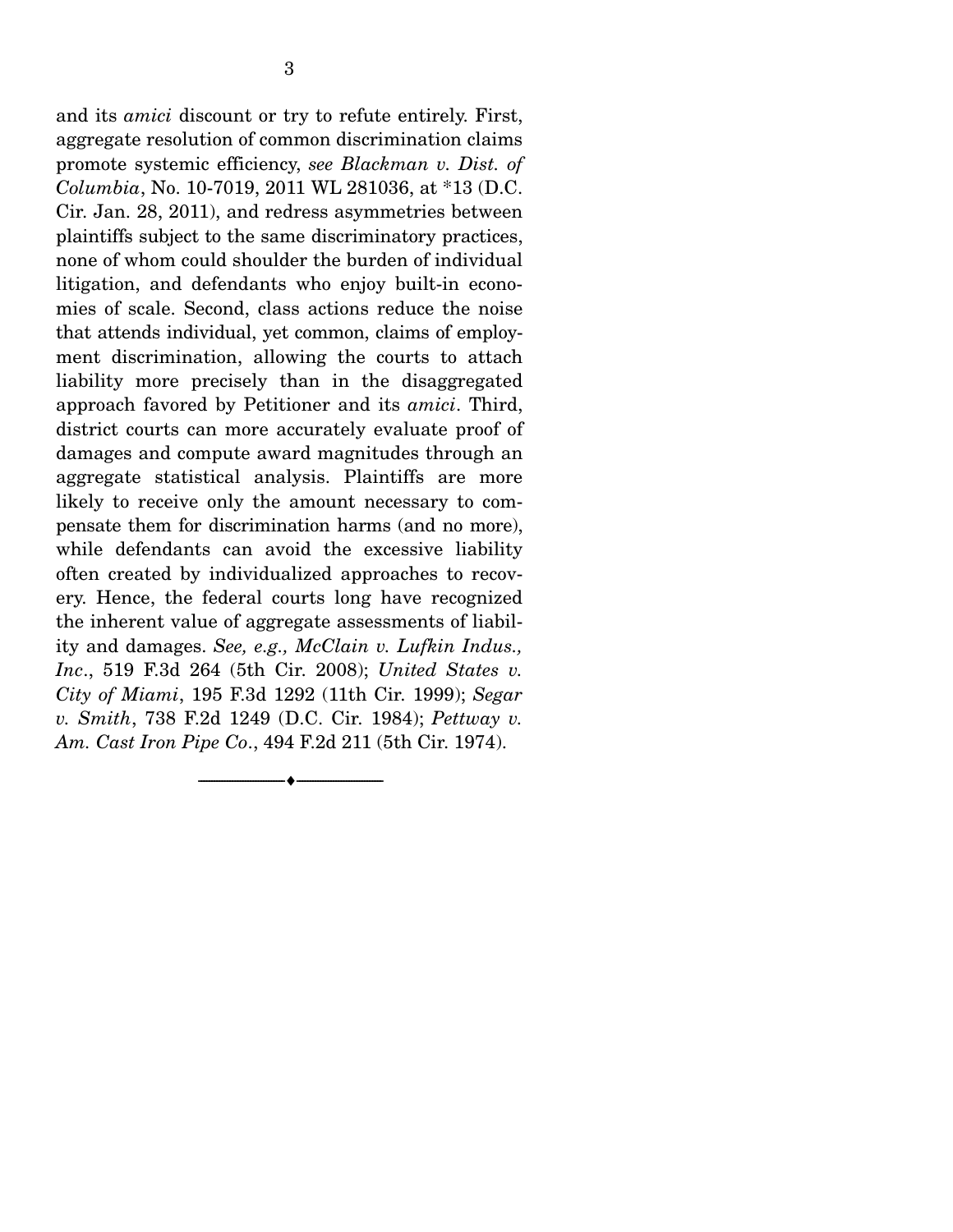#### **ARGUMENT**

## **I. DATA INDICATE THAT CLASS CERTIFI-CATION IS A RARE EVENT, AND CIVIL RIGHTS CLASS ACTIONS ARE AMONG THE RAREST**

 Petitioner argues that the lower courts in this case erred in certifying the Wal-Mart employees as a class because the requirements set out in Rule 23(a) were not satisfied. Relying on the standards in, among other cases, *Gen. Tel. Co. of the Sw. v. Falcon*, 457 U.S. 147 (1982), and *Amchem Prods., Inc. v. Windsor*, 521 U.S. 591 (1997), Petitioner denies that the original complaint demonstrates the commonality, typicality, and adequacy prongs of the Rule. Petitioner attempts to bolster its strictly legal claims that the Rule was not satisfied in this case by urging this Court, as a matter of prudence, to read class certification requirements very stringently because, Petitioner asserts, class certification has grown rampant and unchecked in the federal courts. To the contrary, complaints that begin as class actions rarely obtain judicial certification. This Court should therefore reject Petitioner's implicit assumption in light of the data on class action dispositions.

 Collecting and analyzing data on the universe of class actions traditionally has been difficult given the diversity of legal issues and the frequent removal of state cases to federal court. INST. FOR CORP. JUSTICE, RAND INST., ANATOMY OF AN INSURANCE CLASS ACTION 1 (2007) ("Courts do not generally track and report on class actions, and, often, only the attorneys involved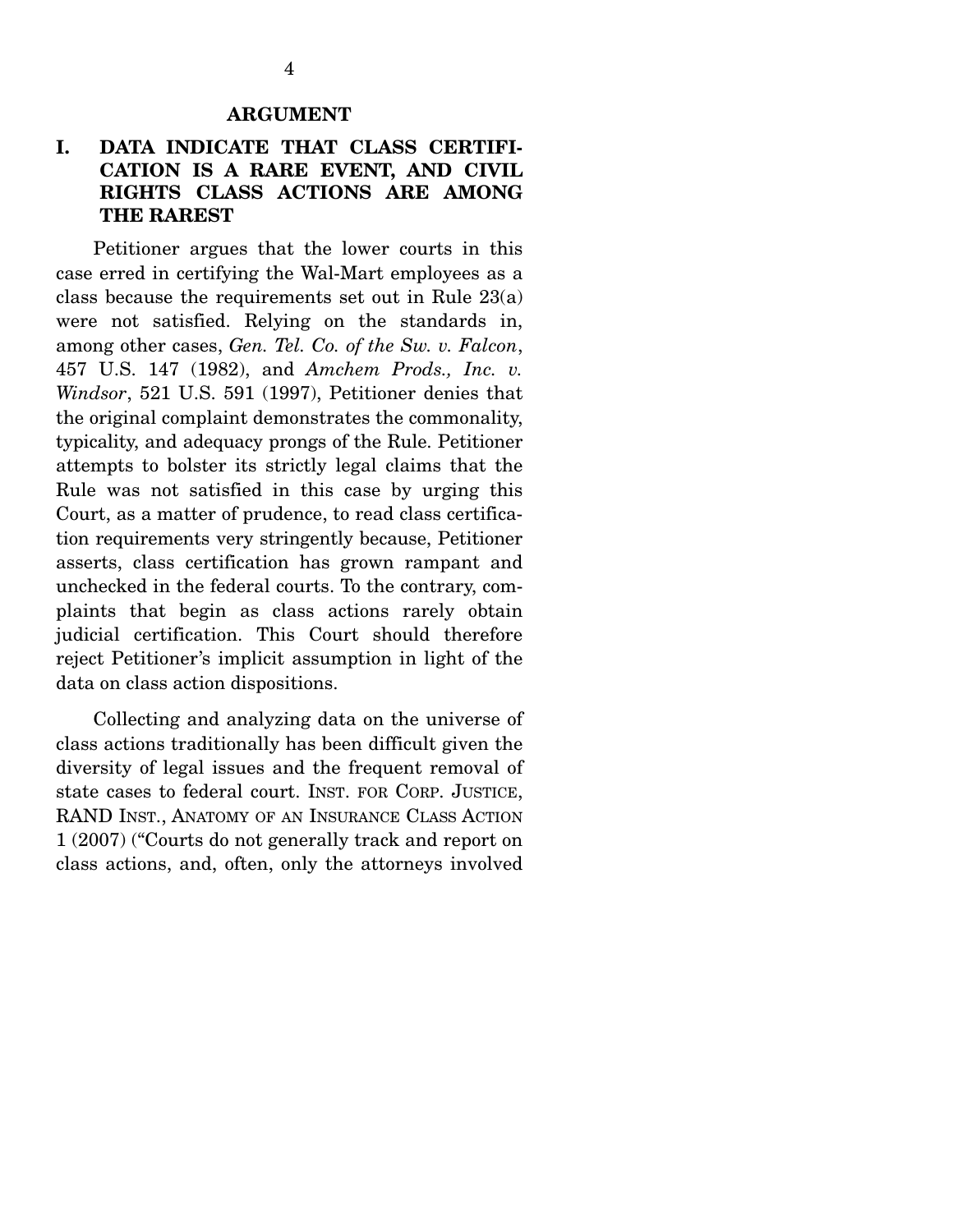know the outcomes of settlements. Almost all that is empirically known is based on the few cases in which a judge certifies the absent plaintiffs as a class."). Fortunately, social scientists are beginning to shed light on actual practices and provide a more accurate description of class action dispositions. Two recent studies conducted by the Federal Judicial Center indicate rather clearly that Petitioner's claims about class action patterns have little grounding in empirical fact. EMERY G. LEE III & THOMAS E. WILLGING, FED. JUDICIAL CTR., IMPACT OF THE CLASS ACTION FAIRNESS ACT ON THE FEDERAL COURTS: PRELIMINARY FINDINGS FROM PHASE TWO'S PRE-CAFA SAMPLE OF DIVERSITY CLASS ACTIONS 2 (2008) [hereinafter LEE & WILLGING I]; EMERY G. LEE III & THOMAS E. WILLGING, FED. JUDICIAL CTR., THE IMPACT OF THE CLASS ACTION FAIRNESS ACT OF 2005 ON THE FEDERAL COURTS: FOURTH INTERIM REPORT TO THE JUDICIAL CONFERENCE ADVISORY COMMITTEE ON CIVIL RULES (2008) [hereinafter LEE & WILLGING II].

 First, reported data usually distinguish the broader category of filings of proposed class actions from the outcomes of interest in this case: class certifications. One investigation of 748 claims filed against insurance companies between 1993 and 2002 reports striking results. Over the period analyzed the absolute number of attempted class actions increased almost seven-fold. INST. FOR CORP. JUSTICE, *supra*, at 1. Yet, among the 564 class actions in which plaintiffs *sought* certification that had closed at the time of the study, only 78 (14%) *were certified* for class treatment.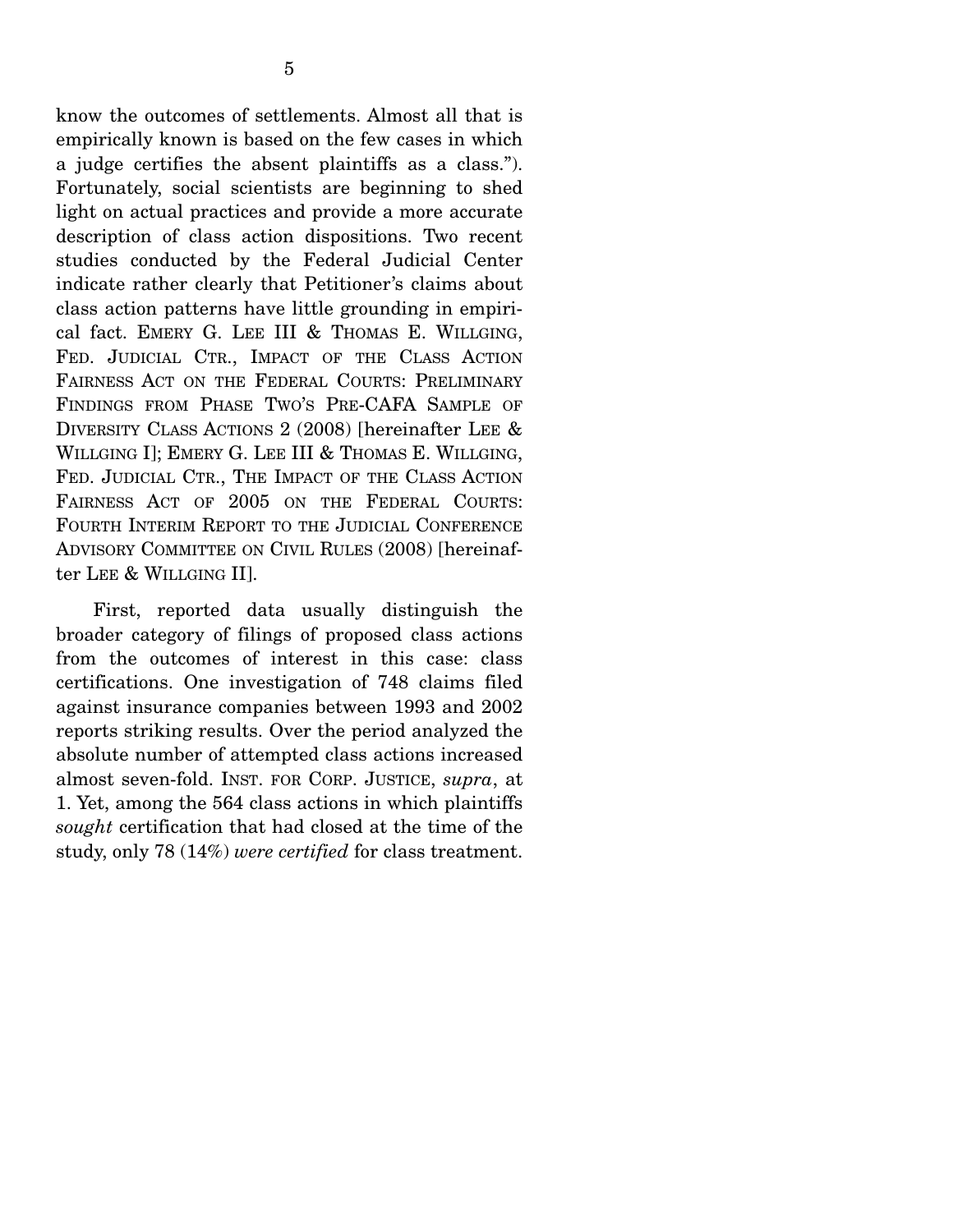*Id*. at 2. Of the remainder, 37% were subject to a pretrial ruling for the defense and another 27% were voluntarily dismissed by the plaintiff. Thus, Petitioner's subtle intimations that class action certification has become commonplace, at first glance, seem to be without merit.

 Second, studies covering a wider array of litigation matters provide little support for the hypothesis that the federal courts have shown a pro-certification bias. Just as in the insurance industry report, an investigation of 231 diversity cases found that plaintiffs ultimately filed motions to certify a class for litigation purposes in fewer than one in four lawsuits that had been originally filed as proposed class actions. LEE & WILLGING I, *supra*, at 2. Among other empirical facts, the report's authors concluded that:

- Parties proposed class settlements in 21, or 9%, of the 231 class actions;
- Voluntary dismissal was the most frequent disposition of cases not remanded, occurring 38% of the time; and
- One in five cases was terminated by the court granting a dispositive motion [for the defendants]. *Id*.

After voluntary dismissals, the most frequent outcome among the sampled cases was a remand to state court (30%) or a judicial ruling dismissing the entire complaint (20%). *Id*. at 6 tbl. 6. Thus over threequarters of all the class actions studied were either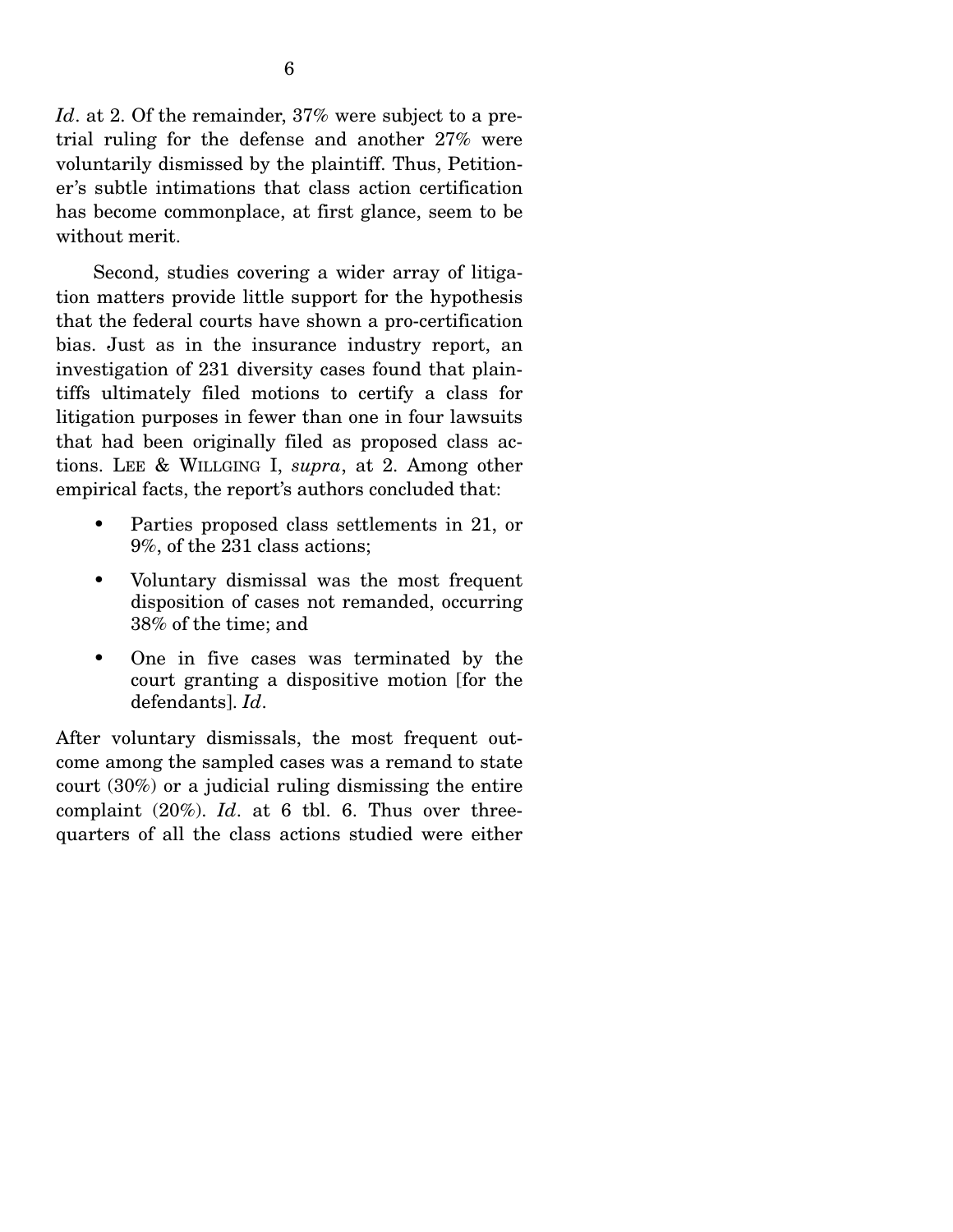dropped by the complaining party or removed from the federal courts.

 The evidence from these objective examinations undercuts the notion that, once a potential set of plaintiffs achieves requisite numerosity, district courts routinely or automatically find that the other requirements of Rule 23 are satisfied. Although Petitioner does not claim outright that class certification in general has outpaced what proper application of the law would predict, it certainly argues that certification was inappropriate in the case at bar and suggests a broader problem, while its *amici* have quite openly posited that the floodgates on class certification would open if this Court affirmed the ruling below. An examination of the record here demonstrates that compelling econometric data in Respondents' expert reports, examined at length by the district court, provided a more than adequate basis for finding of typicality and commonality here. Moreover, if the courts below committed "multiple and manifest errors in allowing the case to proceed as a class action," then we would expect other courts faced with similar factual records to "mistakenly" order class certification. That the incidence of certification is so rare, combined with the reliable statistical inference performed by Respondents' experts, suggests that the courts below favored certification in this case for legally valid reasons.

 Even if one were to analyze the class action data at a higher level of generality, the conclusion would remain the same: class actions are dwindling in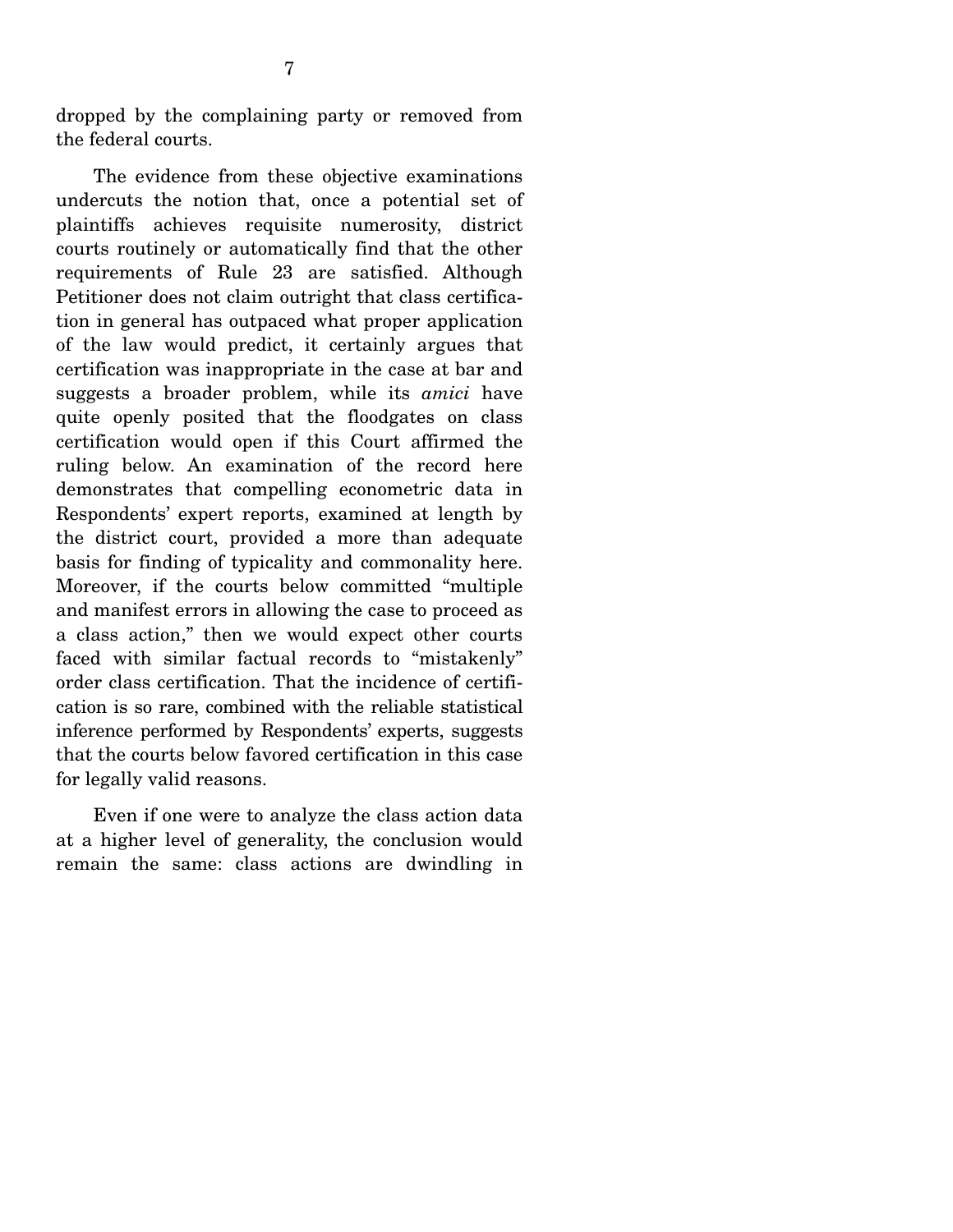frequency as a method of resolving multiple plaintiffs' claims in employment discrimination suits. A study of the Class Action Fairness Act's (CAFA) effect on plaintiff behavior concluded that, although CAFA had spurred more class actions overall filed in or removed to federal court (as was Congress's intent), the 72% growth in diversity class actions across 88 district courts stemmed from a higher incidence of contracts, consumer protection/fraud, and torts-property damage claims. LEE & WILLGING II, *supra*, at 2. Over the same time period

civil rights class actions [of which employment discrimination class actions are a subset] declined in absolute numbers, from  $195$ in July-December 2001 to 162 in January-June 2007, a decrease of 17 percent. Civil rights class actions constituted 6.9 percent of total class action filings and removals in January-June 2007, compared with 14.2 percent in July-December 2001.

*Id*. at 5. Note that class actions here are defined not as the subset of complaints that achieve Rule 23(a) certification. They encompass more broadly all complaints brought as proposed class actions. Thus, the decline in civil rights cases represents not only a conservative estimate for the decline in civil rights class certifications but, more important, the waning of employment discrimination class action certifications, a subset of all civil rights certifications.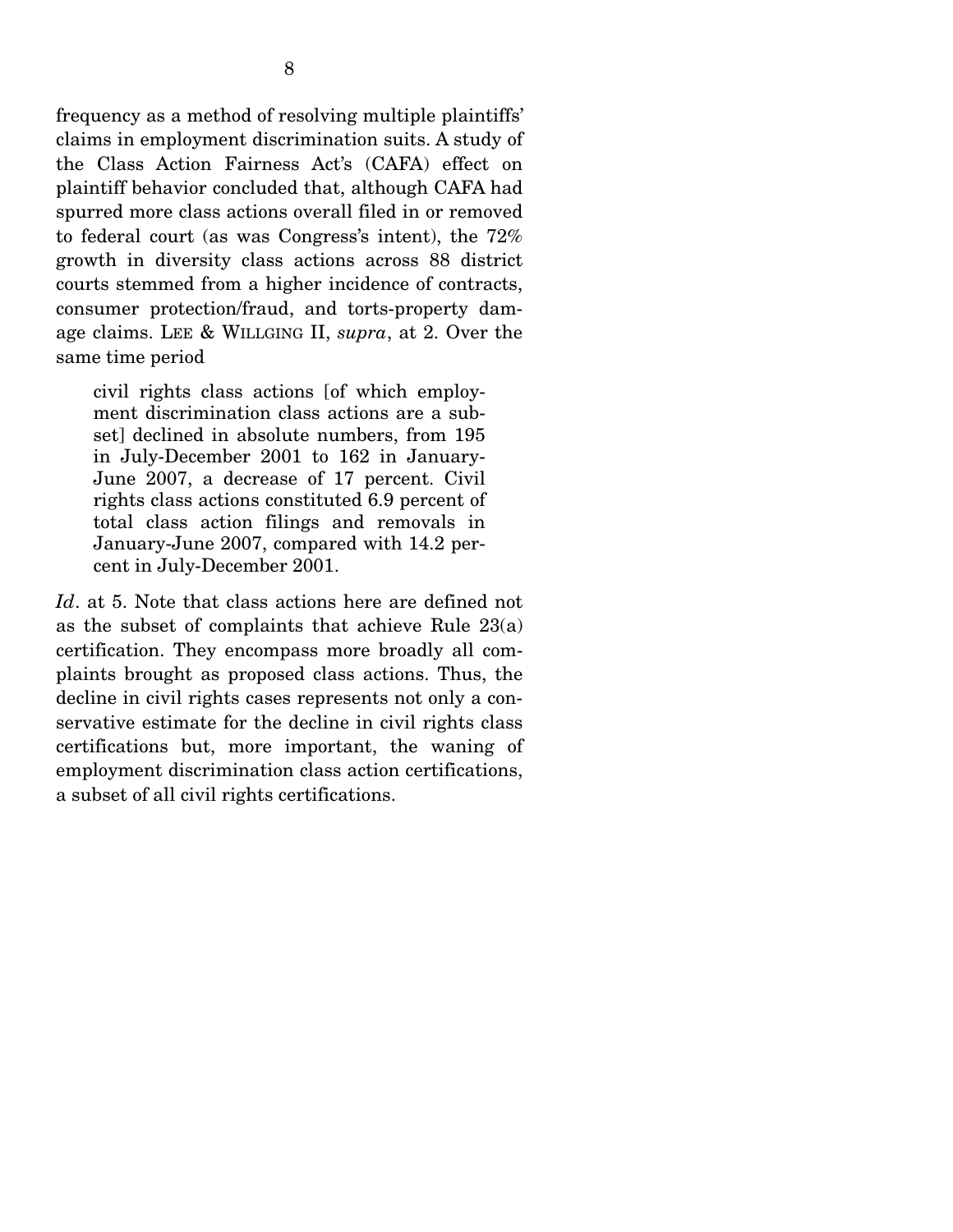## **II. THE EMPIRICAL EVIDENCE ON CLASS ACTIONS PROVIDES NO SUPPORT FOR A "BLACKMAIL SETTLEMENT" ARGU-MENT AGAINST CERTIFICATION**

 Petitioner and its *amici* also argue that a certified class action imposes an undue burden on defendants, especially those averse to the risk of liability at trial. The myth of compelled settlement through class actions comes in many guises. Some courts have referred to "legalized blackmail," *Deposit Guar. Nat. Bank, Jackson, Miss. v. Roper*, 445 U.S. 326 (1980) (citing Jonathan M. Landers, *Of Legalized Blackmail and Legalized Theft: Consumer Class Actions and the Substance-Procedure Dilemma*, 47 S. CAL. L. REV. 842 (1974)), or "blackmail settlements," *In re Rhone-Poulenc Rorer Inc*., 51 F.3d 1293 (7th Cir. 1995). Regardless of the label, such class actions are viewed as generating "settlements induced by a small probability of an immense judgment in a class action." HENRY J. FRIENDLY, FEDERAL JURISDICTION: A GENERAL VIEW 120 (1973). There are, however, no empirical data that substantiate the view that defendants regularly make offers in excess of their best estimate of expected liability, simply because they fear low probability, but extremely high, judgment awards.

 Petitioner and its *amici* suggest one can infer that a class has obtained a blackmail settlement, in part, because of high civil litigation settlement rates generally. But one also would have to believe that settlement is common only when there are special reasons attributable to class certification for defendant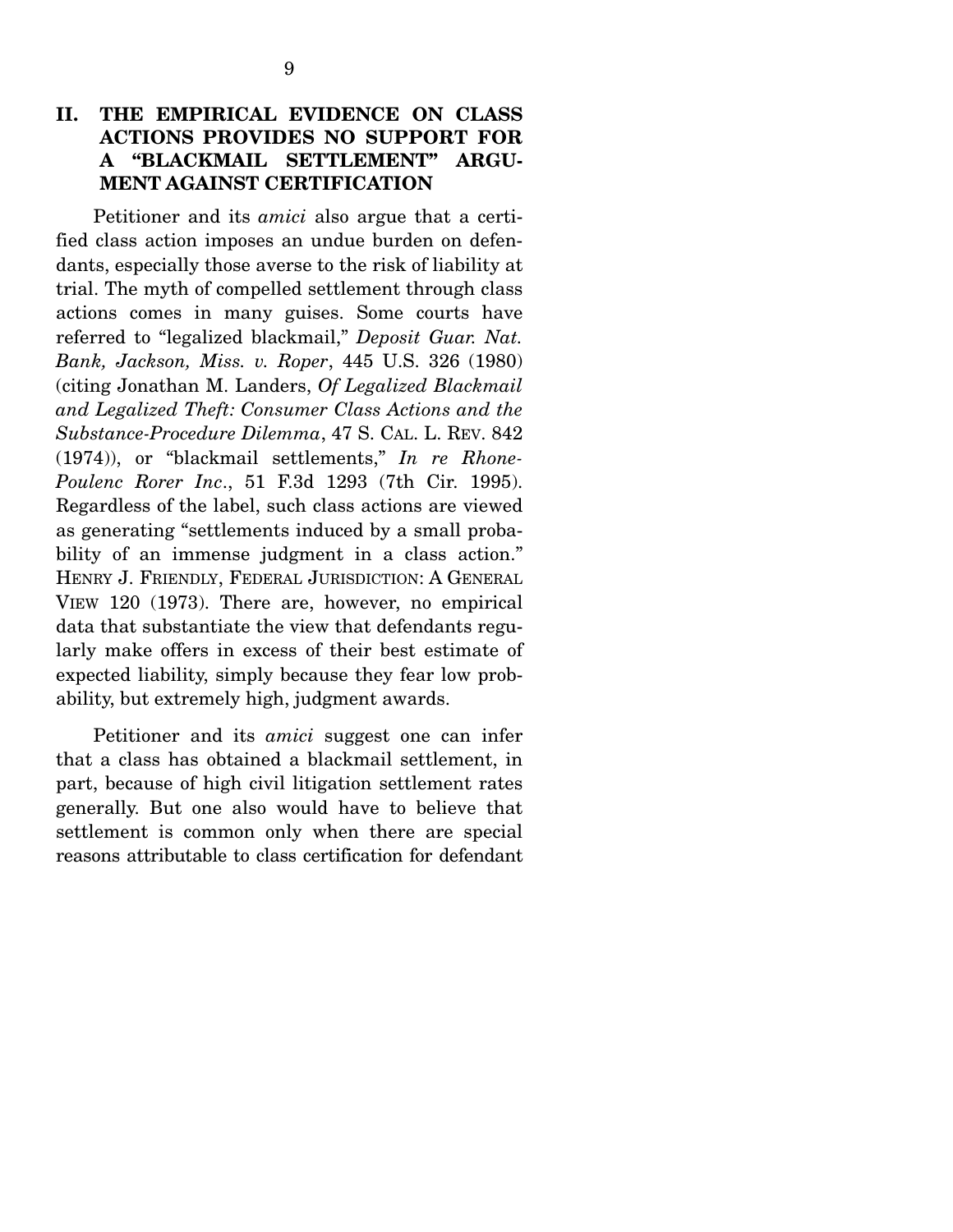risk aversion for such an inference to be plausible. The data indicate, however, that high settlement rates are ubiquitous in civil litigation; settlement rates in class action suits closely parallel settlement rates in litigation brought by individual parties more generally. *See* Robert G. Bone & David S. Evans, *Class Certification and Substantive Merit*s, 51 DUKE L.J. 1251, 1285 n.129 (2002); Charles Silver, *"We're Scared to Death": Class Certification and Blackmail*, 78 N.Y.U. L. REV. 1357, 1401-02 (2003).

 The reason that we might observe more settlements in discrimination suits brought by groups than in those brought by individuals is that, individual employment discrimination plaintiffs might not be able to bear the costs required to prove a defendant's liability, so the expected value of litigation falls short of the expected value of recovery based on the underlying merits of the suit. But, more generally, when individuals bring suits that are viable as individual actions, *i.e.*, where expected damages exceed suit costs, settlement rates are just as high as they are in class action cases. Thus, the different cost structures for substantiating employment discrimination claims brought by groups or individuals implies that class plaintiffs without a valid claim have little financial incentive to move for certification solely to obtain a settlement award.

 Petitioner contends that blackmail settlements are an inherent element of sizeable class actions, if not all class actions, in employment discrimination cases such as the one before this Court. To the contrary,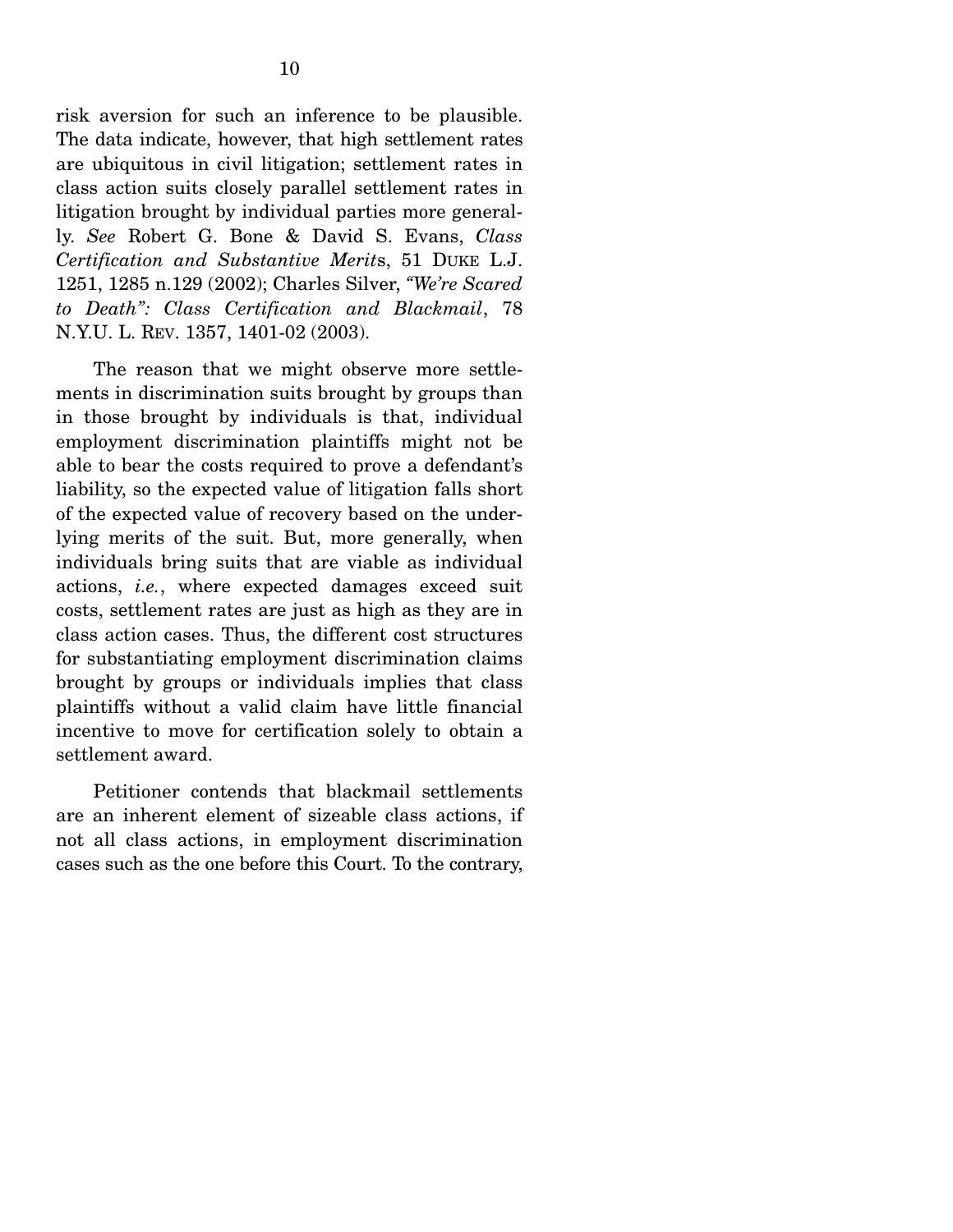commentators reject the idea that both blackmail and "sweetheart" settlements (whereby the principal-agent problem drives a wedge between the plaintiff class's and counsel's interests) are necessarily linked to certification. The myth has been overstated. Bruce Hay & David Rosenberg, *"Sweetheart" and "Blackmail" Settlements in Class Actions: Reality and Remedy*, 75 NOTRE DAME L. REV. 1377, 1379 (2000). Formal empirical review undermines the proposition of blackmail settlements because there is no factual reason to believe that settlements are not tied to a claim's merits rather than the size of the award sought. *See* Silver, *supra*, at 1359. The magnitude of potential damages does not pose a threat of blackmail so long as defendants settle based on the odds of their losing and their potential liability as grounded in a defensible quantitative analysis, as has been conducted in the case before this Court. *See id*. at 1367 ("Companies that break billion-dollar promises should face billion-dollar losses at trial. . . . A civil justice system in proper working order should therefore always cause a person with an enormous legal obligation to fear losing an enormous sum at trial."). In addition, this Court has recognized that aggregating plaintiffs into a certified class, *without more*, should not be viewed as a settlement threat by defendants. The class action device simply solves a collective action problem. *Amchem*, 521 U.S. at 617 ("The policy at the very core of the class action mechanism is to overcome the problem that small recoveries do not provide the incentive for any individual to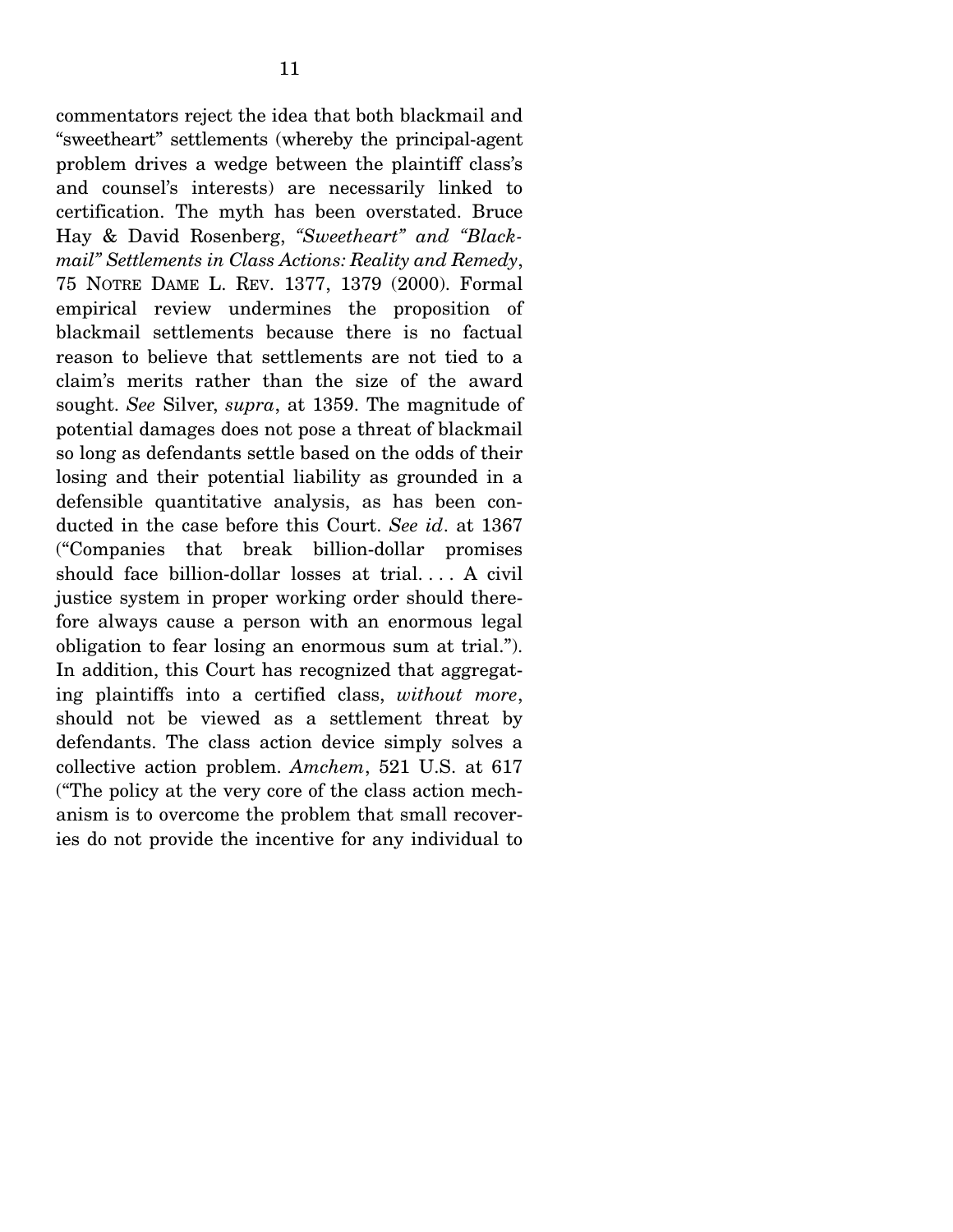bring a solo action prosecuting his or her rights.") (internal quotation marks omitted).

 Briefs filed by Petitioner's *amici* suggest that employment discrimination plaintiffs can move to have a class certified, thereby threatening the possibility of very large judgments, almost without any cost. *See* Brief Amicus Curiae of Pacific Legal Foundation in Support of Petitioner at 16, Wal-Mart v. Dukes, No. 10-277 (Jan. 2011) ("The decision below interpreted [precedent] as essentially carving out a cause of action whereby a plaintiff can leverage her own alleged injury, plus statistical disparities in the employee population, into a lawsuit on behalf of all persons who claim to have fallen victim to one or another aspect of an 'overall policy.'"). In the antidiscrimination arena, however, it is typically costly for plaintiffs' lawyers to establish the existence of a class. This barrier to entry for individual plaintiffs is true even when plaintiffs complain solely about a fairly well-specified, narrow practice (*e.g*., the use of a particular screening device for hiring or promotion that might either have been consciously adopted to restrict a protected group's access or might simply have unjustified disparate impact) given that they still will have to establish some sort of commonality in the impact that the practice had on the plaintiff group. The barrier is *especially* high, though, when – as in this case – Respondents complain about a range of specific and more generalized practices, namely related to undue subjectivity and corporate culture.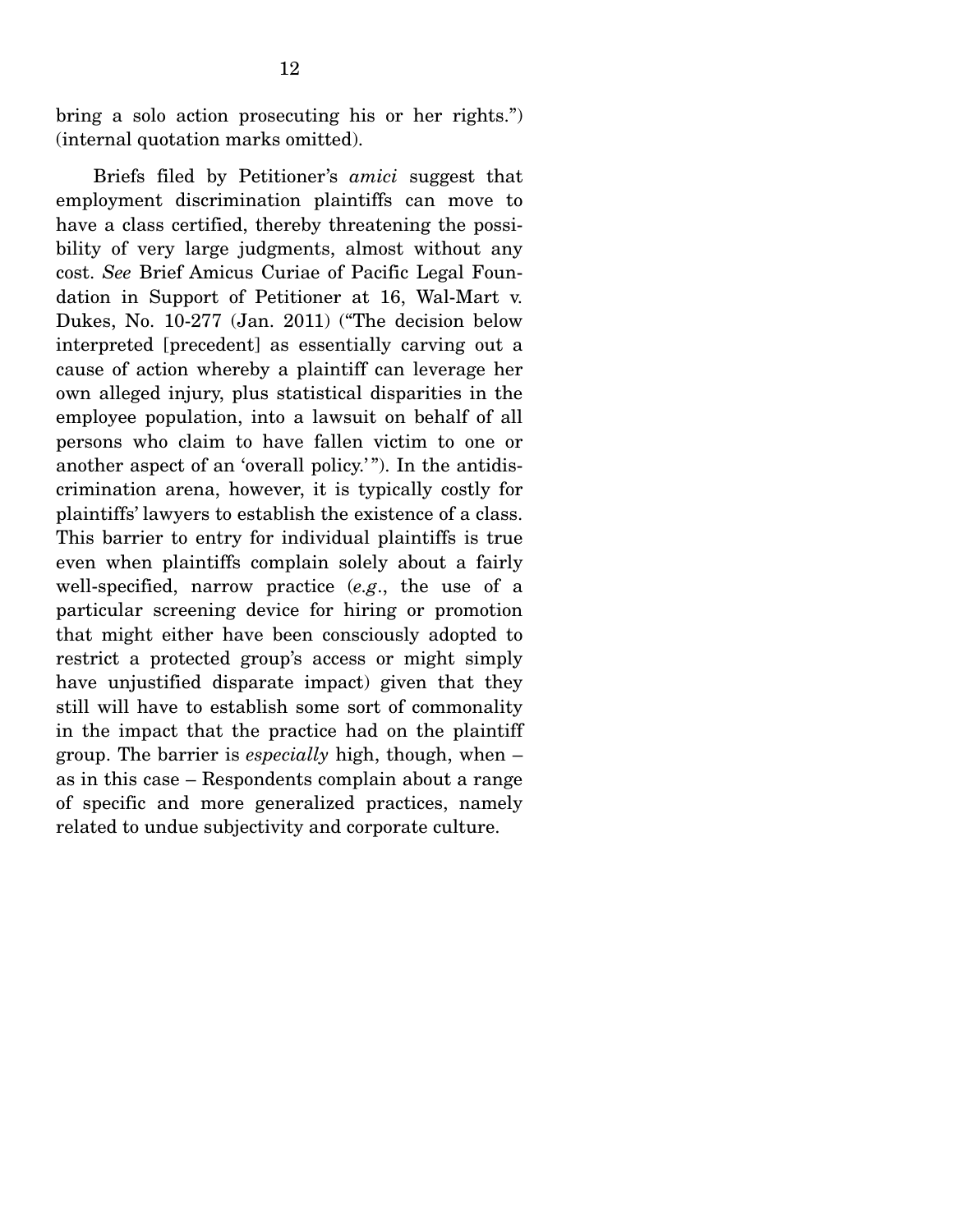While class action plaintiffs do not have to present statistical evidence at the certification stage sufficient for them to prevail on the merits, they usually need to obtain and analyze statistical evidence (at great cost) for the court to make a reasonable inference that common issues will predominate in assessing allegedly discriminatory practices. The argument that class certification will open up the floodgates to blackmail suits depends on the unwarranted assumption that plaintiffs' lawyers will be willing to bear these high upfront costs of pursuing litigation absent strong reason to believe they can prevail on the merits, *i.e*., by showing disparities in pay or promotion rates relative to industry-comparable employers, observed features of corporate culture that are typical of employers whose behavior has been found to violate Title VII strictures in the past. Even if plaintiff 's lawyers were willing to engage in expensive discovery and motion practice in pursuing a weak case – which is not very plausible – the district courts would typically find through "firstround" statistical evidence that there is often no reason to believe that the plaintiffs have identified any unifying practices that impact pay or promotion, corrected for distinctions in relevant traits. This reasoning comports with the empirical findings on judicial decisions not to certify proposed classes noted *supra*.

 Finally, as a matter policy, this Court has acknowledged that the costs of litigation or settlement raise important issues, but altering the standards under the Federal Rules is not the appropriate solution.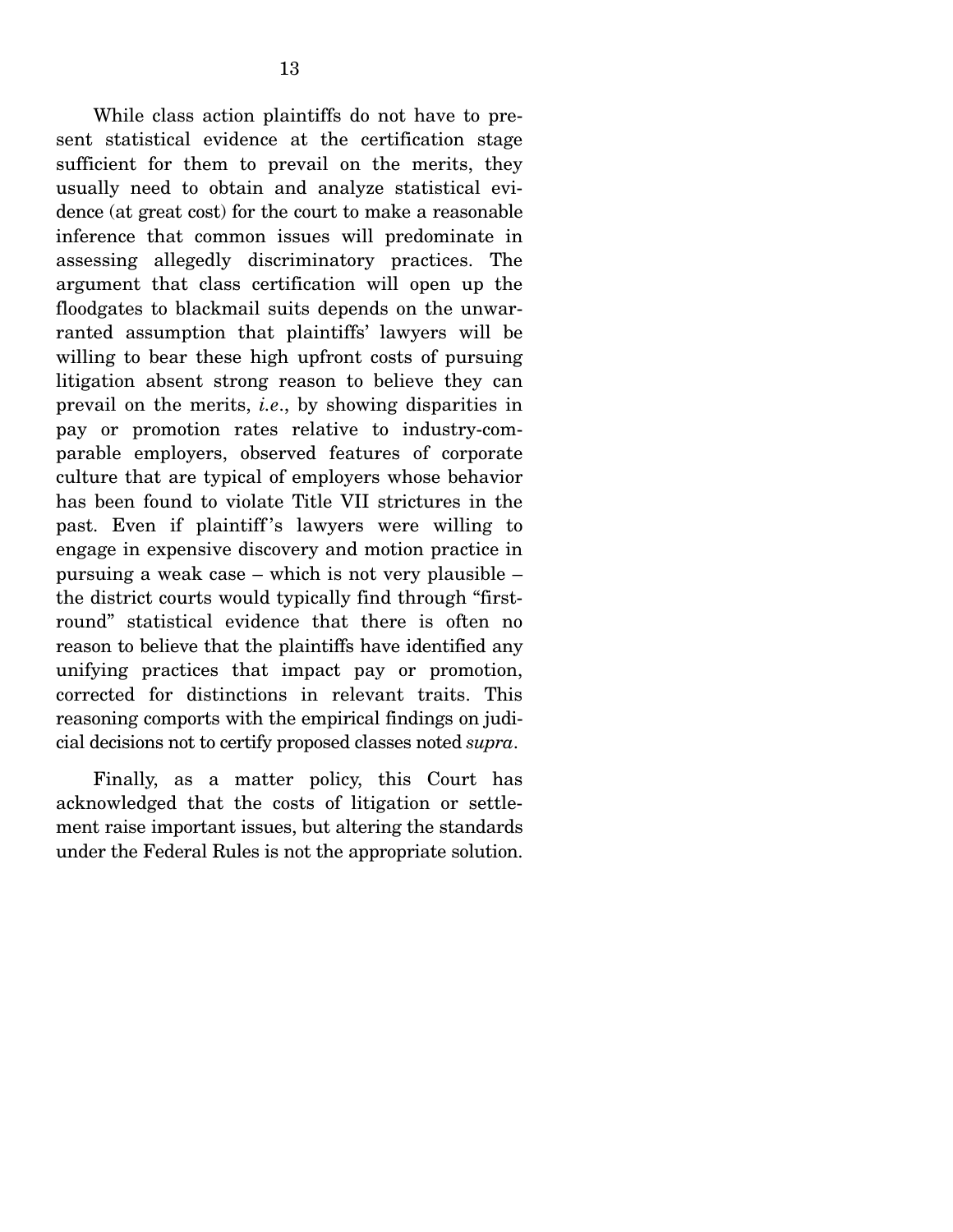*Cf. Reiter v. Sonotone Corp*., 442 U.S. 330, 344-45 (1979) ("[R]espondents argue that the cost of defending consumer class actions will have a potentially ruinous effect on small businesses in particular and will ultimately be paid by consumers in any event. These are not unimportant considerations, but they are policy considerations more properly addressed to Congress than to this Court."); *see also* Brief for the United States as Amicus Curiae at 8, Erica P. John Fund, Inc. v. Halliburton, Co. No. 09-1403 (Dec. 2010) ("None of those rationales links proof of loss causation to the prerequisites for class certification under Rule 23. . . . [T]he . . . view that class actions bestow 'extraordinary leverage' upon plaintiffs does not authorize it to impose requirements above and beyond those specified in Rule 23.") (internal citation omitted). Thus, even if Petitioner were to offer evidence supporting the blackmail settlement hypothesis – which it has not – denying certification for Respondents would not be the appropriate remedy for a systemic failure in civil procedure.

## **III. AGGREGATING INDIVIDUAL CLAIMS THROUGH THE CLASS CERTIFICATION PROCESS REDUCES ERROR COSTS AND PROMOTES SOUND INFERENCE RE-GARDING PATTERN AND PRACTICE DIS-CRIMINATION IN THE WORKPLACE**

 The efficiencies with respect to litigation costs, accuracy in determining liability, and the more efficient calibration of damages all are promoted by the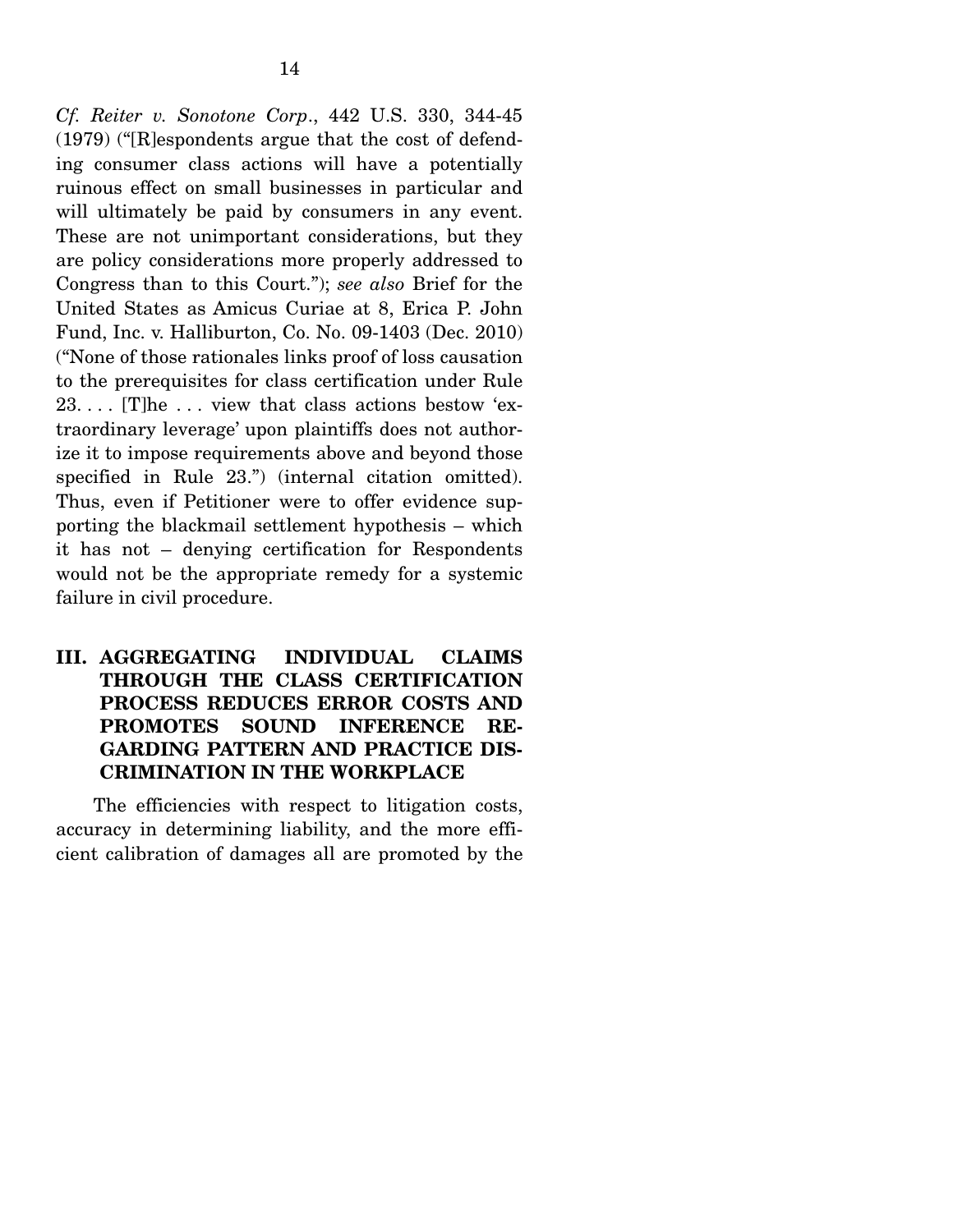aggregation of individual workplace discrimination claims into a certified class action.

### **A. Class Actions Promote the Fair and Efficient Adjudication of Large-Scale Claims**

 First, the federal courts have recognized the costsaving and efficiency gains advanced by class actions. *See, e.g., Blackman v. Dist. of Columbia*, No. 10-7019, 2011 WL 281036, at \*13 (D.C. Cir. Jan. 28, 2011) ("Class actions offer the possibility of economies of scale in litigation by resolving the claims of many similarly situated parties in one action rather than forcing each individual claim to be brought as a separate action."). Moreover, in some cases, individual plaintiffs would find the cost of separate litigation so onerous as to preclude satisfactory resolution of the claim. *See In re Prudential Ins. Co. Am. Sales Practice Litig. Agent Actions*, 148 F.3d 283 (3d Cir. 1998) ("[O]ne of the primary rationales for class actions is allowing access to the courts for parties whose individual claims are so small that it would be economically infeasible to pursue them individually.")

 As Professors Hay and Rosenberg have observed, if plaintiffs were forced to litigate their common claims separately, "a defendant facing a large number of plaintiffs generally has an enormous, and unwarranted, upper hand over the plaintiffs. The defendant firm, but not the plaintiffs, can take advantage of economies of scale in case preparation, enabling it to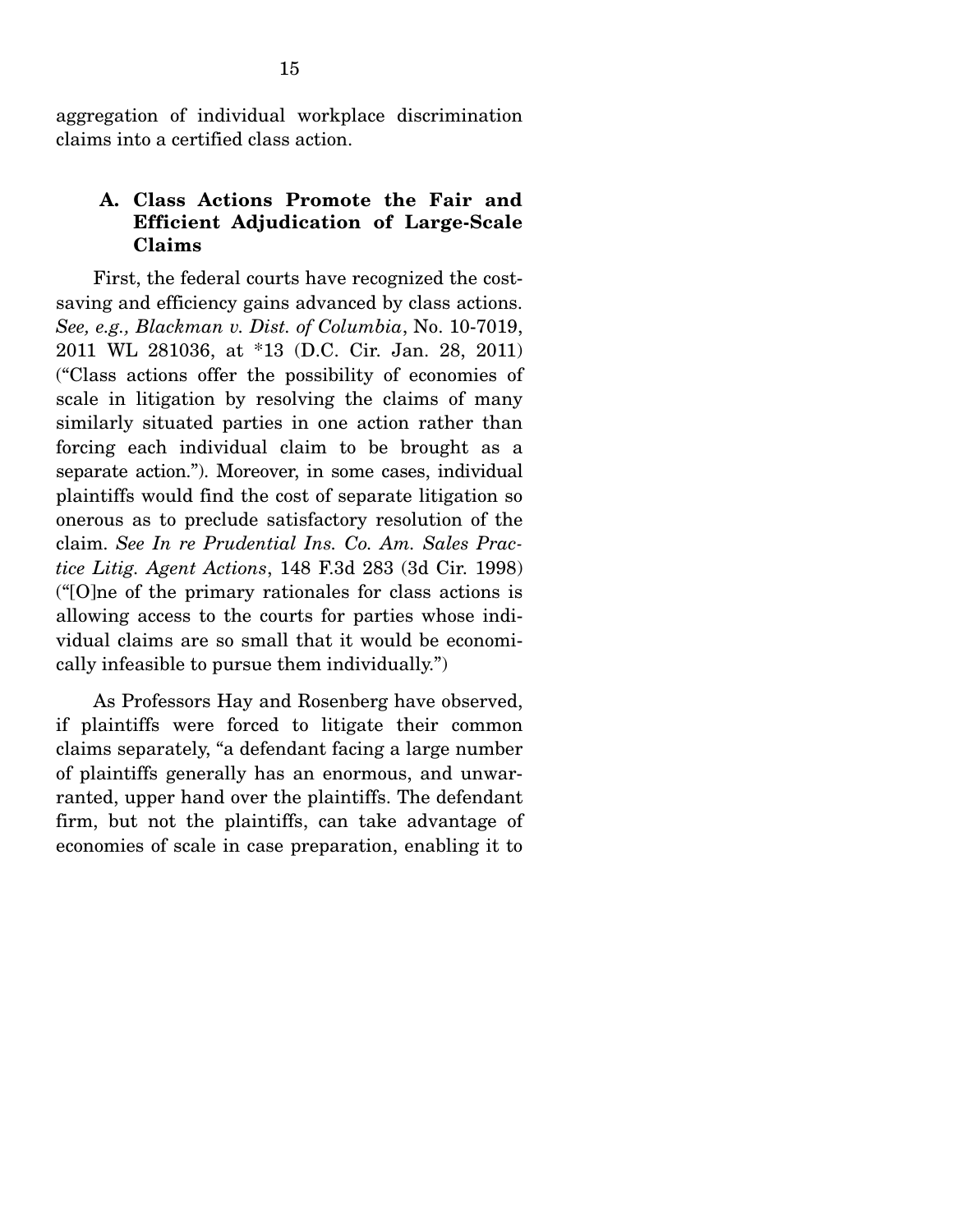invest far more cost-effectively in the litigation." Hay & Rosenberg, *supra*, at 1379.

 Second, class actions help courts pinpoint liability much more accurately than several individual suits brought by aggrieved employees. Consider an example from the world of law school admissions testing.

 Assume, for the sake of argument, that law schools admit students entirely on the basis of their performance on the Law School Admission Test (LSAT); admission to law school thus is analogous to a workplace "promotion." The LSAT is centrally administered, just as we are assuming, again, for argument's sake, that Petitioner's promotion policies are entirely centrally administered. The central office – the Education Testing Service (ETS) for the LSAT case and Wal-Mart corporate headquarters in the case at bar – "scores" all candidates for "promotion." In the LSAT case, assume each law school (the equivalent of a local store) accepts (promotes) 100 of its 200 applicants, and the applicant pool is evenly divided between men and women. Fifty female and 50 male applicants have a "true" LSAT score of 170. *i.e*., if they took the test often enough, their individual average scores would converge to 170, and the other 50 female and 50 male applicants have a "true" LSAT of 168. Of course, the tests are a bit random (just as promotion decisions contain random error): test scores around the mean have a standard deviation of 4 points.

 Now imagine that ETS engages in blatant sex discrimination; it reduces the reported score of each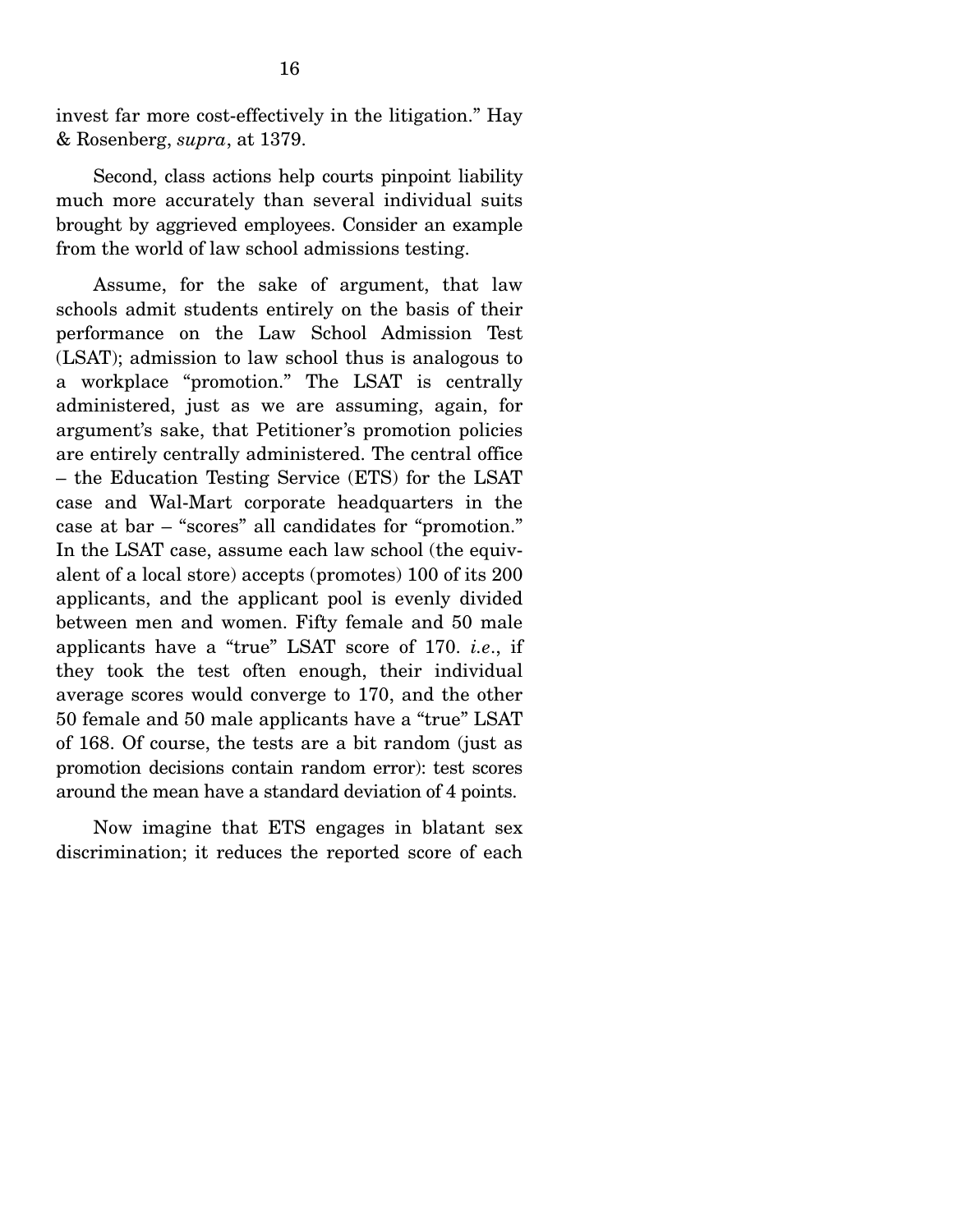woman by 1 point (a quarter of a standard deviation.) Such action will not preclude women from admission to any law school or the law school of their choice, but it will lower the probability that any woman with the same underlying qualifications as a man will gain admission. In the employment discrimination context, most "pattern and practice" sex discrimination cases work in the same way. For instance, failing to use a public posting system does not preclude women from learning about job vacancies, but women are less likely to be aware of them. The key question, then, is whether we will observe this blatant sex discrimination if we merely look at schools with admissions classes of 100: the answer decidedly is no. Although absent the discrimination, we would expect to observe (over a very large number of cases) equal representation for men and women in first-year cohorts, we actually would observe statistically significant sex discrimination in only 26% of cases. Moreover, we would observe more women than men in roughly 7% of the entering law school classes, even though women are not more qualified and actually are the victims of blatant discrimination.

 Finally, an aggregate approach to recovery can better calibrate the damages a defendant pays to reflect *only* the harm and *all* of the harm that the defendant causes. Consider a claim for lost wages based on a discriminatory failure to promote women. Imagine further that men received promotion to 60 supervisory positions and that 100 women were both eligible for those positions and better qualified than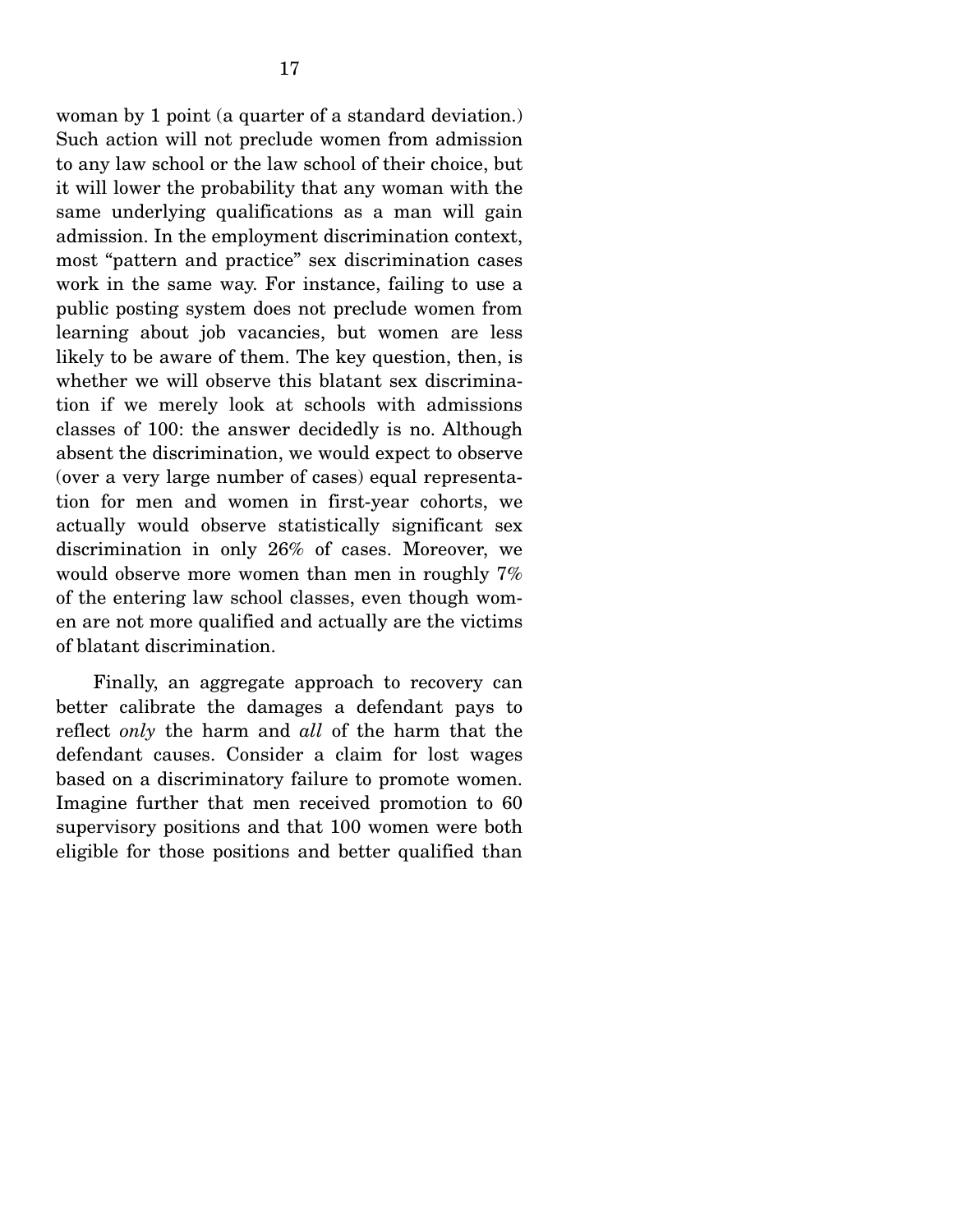the 60 men who were promoted. In an individualized litigation strategy, each of the women would have a good chance of prevailing. After all, the odds alone would suggest that, absent discrimination, each woman would have been promoted; each faced a greater than 50% chance. The cumulative effect of these individual determinations could be excessive liability. The employer would have to pay lost wages to all 100 women although we know with certainty only 60 of them suffered harm. *See, e.g., Kraszewski v. State Farm Gen. Ins. Co*., No. C-70-1261 TEH, 1986 WL 11746, at \*1 (N.D. Cal. July 17, 1986). The converse could occur as well. If, say, only 40 of the 100 women would have been promoted, because 20 men were more qualified than the group of 100 equally qualified women, no individual woman might satisfy the preponderance of evidence standard in litigation even if a statistical analysis could establish with a great degree of certainty – much greater than the preponderance of evidence standard – both that discrimination had occurred and that a certain number of women in the aggregate suffered resulting harm. The sorts of high error costs under an individualized approach to damage calculations can lead, respectively, to excessive or insufficient deterrence, imposing significant social costs. *See* Joshua P. Davis, Class-Wide Recoveries 18-23 (unpublished manuscript, available at http://ssrn.com/abstract=1768148).

 A robust statistical analysis can be used to gauge the total harm to the class with great confidence even if we cannot be sure with similar confidence which of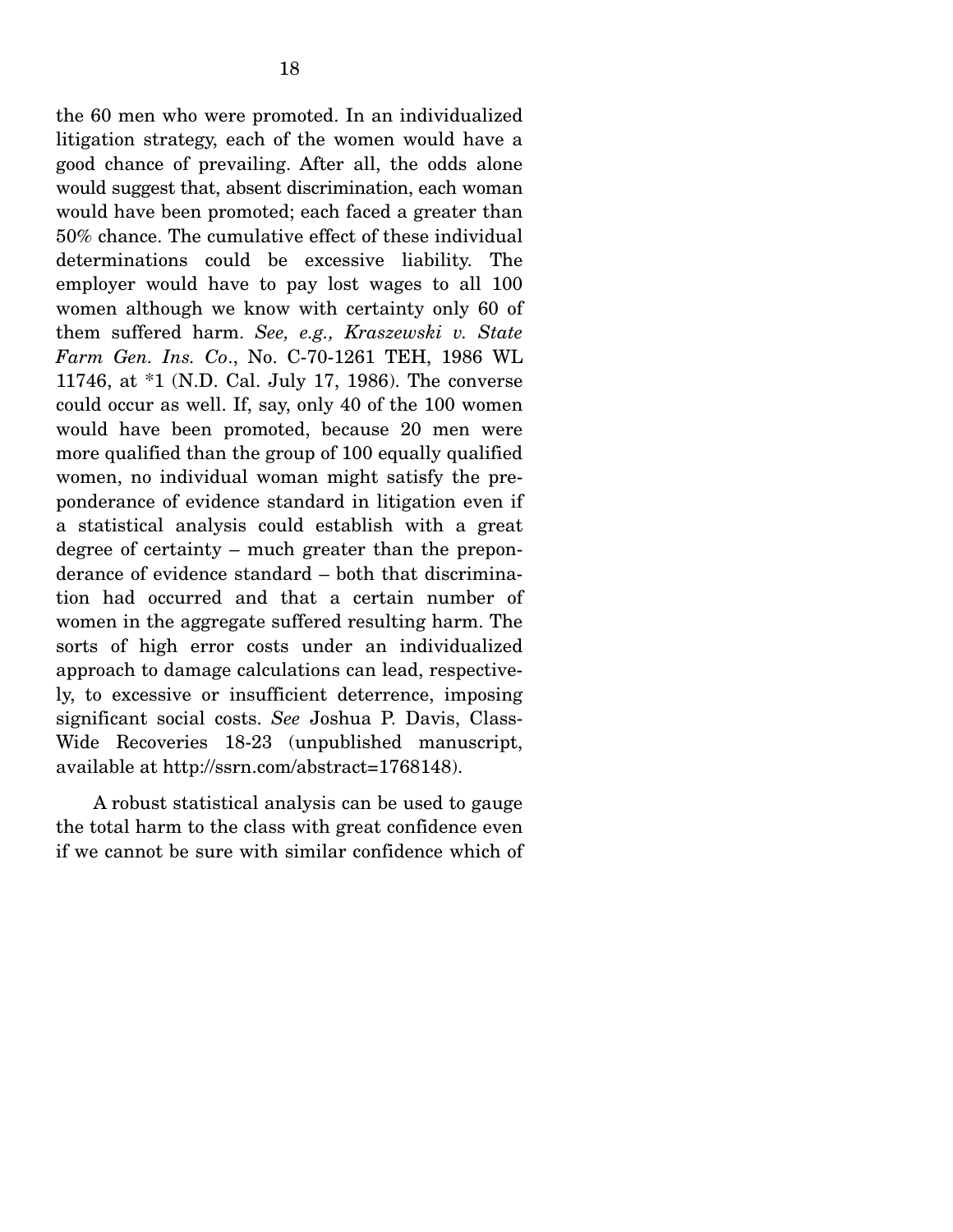the class members suffered individual harm. An individualized approach to recovery, therefore, can give rise to excessive liability or inadequate damages. A class-wide approach, in contrast, could calibrate liability at just the right amount. If 60% of a class of 100 women failed to receive promotion because of sex discrimination, the employer could be forced to pay the wages lost by that percentage of the class for a total liability of \$600,000, precisely the harm the legal violation caused. If 40% of the class failed to receive promotion, awarding \$400,000 would have the same effect. For purposes of liability and deterrence – that is, from the perspective of employer – the court could award just the right amount. *Id*.

 Further, under an appropriate aggregate approach to liability made possible by class certification, a defendant's liability will not be affected by the class containing some members who were not injured, nor should it be as discussed *infra*. Multivariate regression analysis, for example, can be used to assess the total lost wages to a class as a whole. If class members are included who suffered no harm, their presences would not increase the total harm calculated; it would just decrease the average harm per class member. A statistical analysis, if done properly, will capture the total harm done to the class, *id*. at 39-40, and also can provide individualized damages calculations for allocation among class members.

 Additionally, under an aggregate approach to recovery, evidence that any particular class member was not harmed should have no effect on a defendant's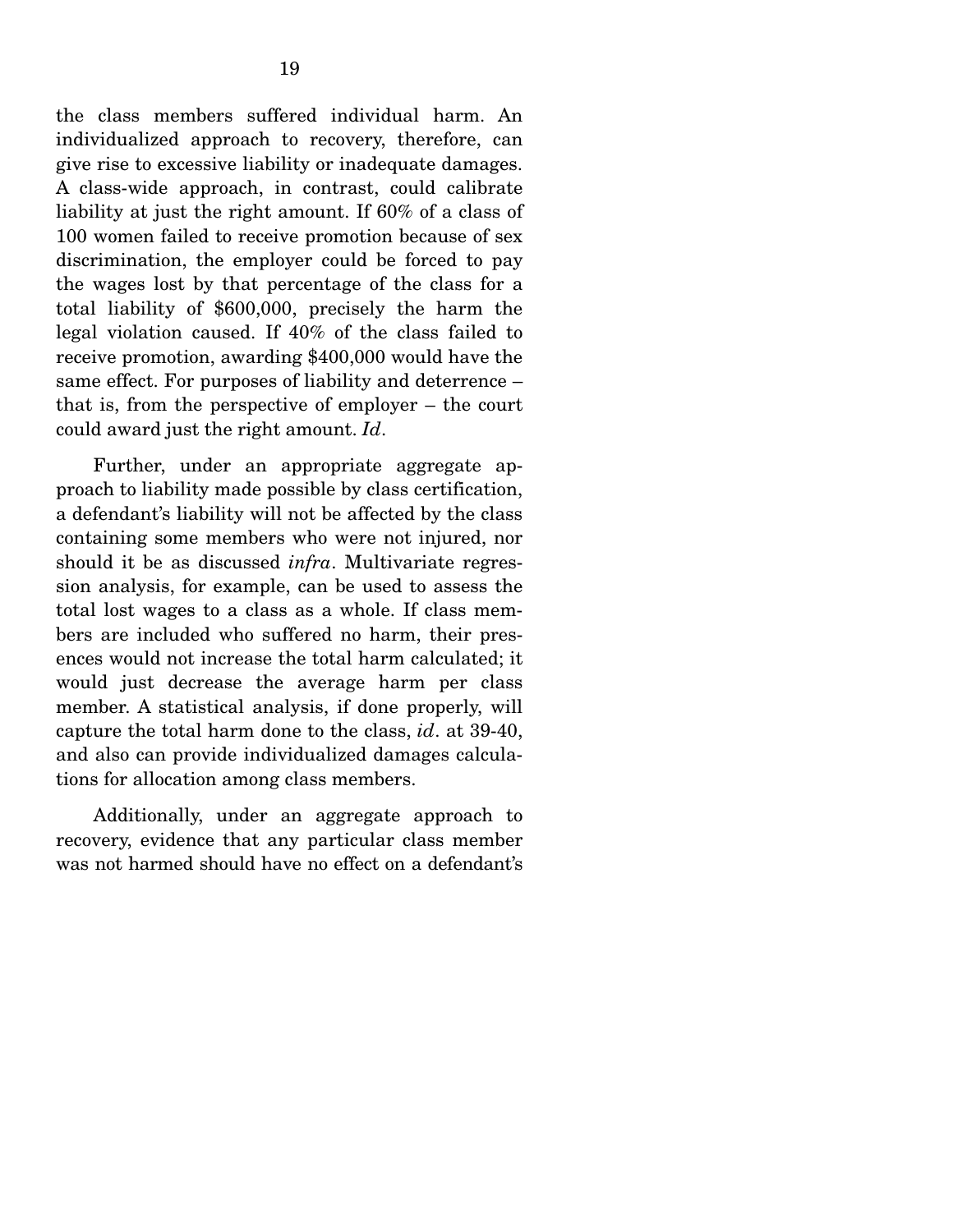overall liability. If there is evidence, for example, that a particular class member would not have promoted – even decisive evidence – that would simply increase the likelihood that other women in the class would have been promoted but for discrimination. *Id*. at 34.

 The federal courts have recognized the value of establishing proof of damages in the aggregate rather than through piecemeal, individual adjudications. In *United States v. City of Miami*, 195 F.3d 1292 (11th Cir. 1999), the 11th Circuit reaffirmed its belief that awarding remedial backpay in an employment discrimination suit "is appropriate when fashioning an individualized remedy would create a quagmire of hypothetical judgment[s] as to which individuals, out of a large class, should receive remedial relief." *Id.* at 1299 (internal quotation marks omitted). The court's preference for class-based relief would "avoid both granting a windfall to the class at the employer's expense and the unfair exclusion of claimants by defining the class . . . too narrowly." *Id*. at 1299-1300 (quoting *Pettway v. Am. Cast Iron Pipe Co*., 494 F.2d 211, 262 n.152 (5th Cir. 1974)); *see also McClain v. Lufkin Indus., Inc*., 519 F.3d 264, 281 (5th Cir. 2008) ("In this case, the district court concluded that the size of the class and the inherent uncertainty of the individual claims contraindicates the use of an individualized approach. We agree."); *Segar v. Smith*, 738 F.2d 1249, 1290 (D.C. Cir. 1984) ("We perceive no error in the District Court's finding that it would be impossible to reconstruct the employment histories of DEA's senior black agents. Examination of discrete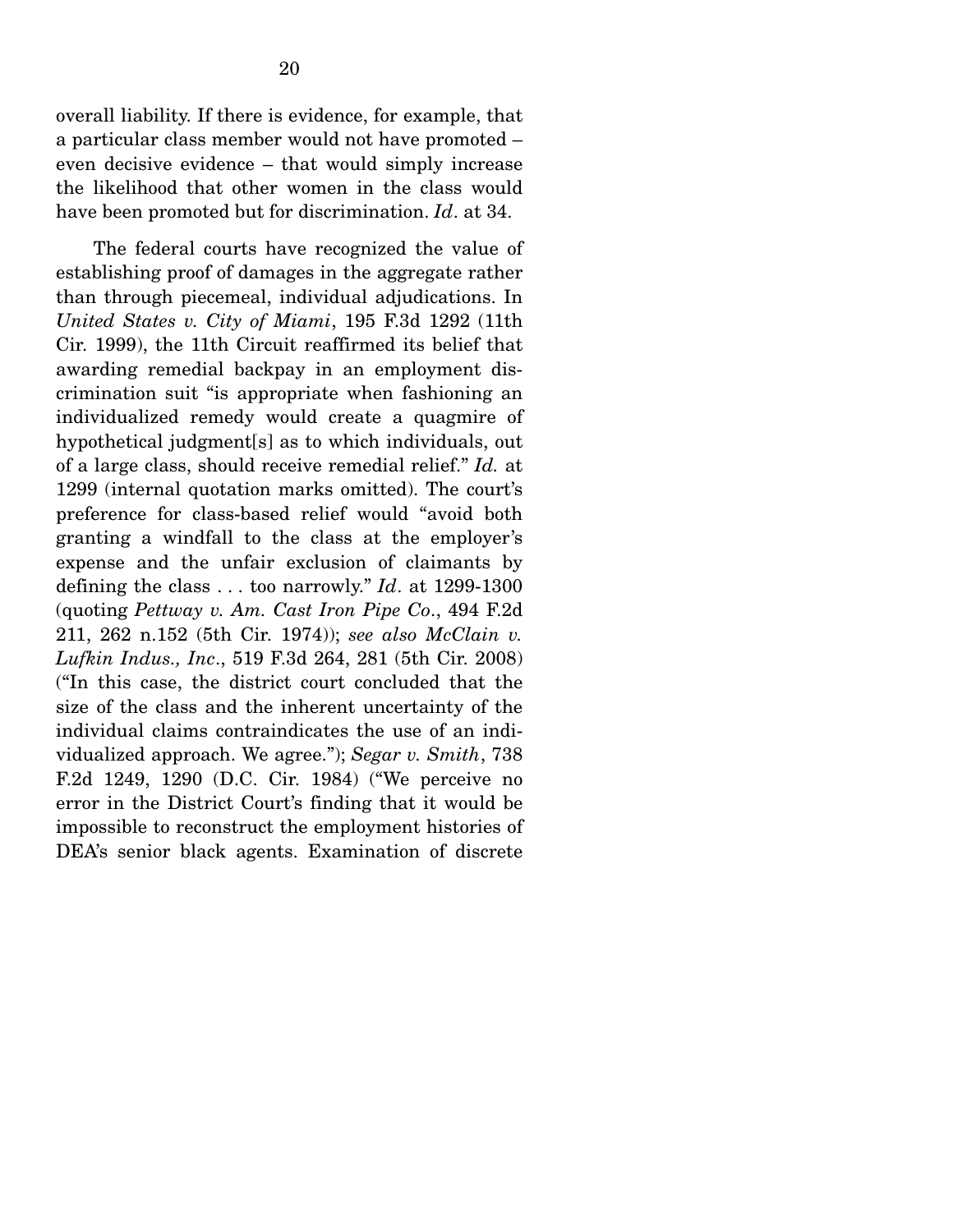promotion decisions, as difficult as even that might be, will not suffice.").

 Despite these justifications for aggregation, Petitioner and its *amici* would have this Court require some division of the class certified by the courts below into subunits for separate disposition. One argument in favor of subdivision, advanced by Petitioner and its *amici*, is that a class as large as the one certified by the courts below in this case is inherently too expansive. But this Court has held otherwise:

Nothing in Rule 23 . . . limits the geographical scope of a class action that is brought in conformity with that Rule. Since the class here was certified in accordance with Rule 23(b)(2), the limitations on class size associated with Rule 23(b)(3) actions do not apply directly. Nor is a nationwide class inconsistent with principles of equity jurisprudence, since the scope of injunctive relief is dictated by the extent of the violation established, not by the geographical extent of the plaintiff class. If a class action is otherwise proper, and if jurisdiction lies over the claims of the members of the class, the fact that the class is nationwide in scope does not necessarily mean that the relief afforded the plaintiffs will be more burdensome than necessary to redress the complaining parties.

*Califano v. Yamasaki*, 442 U.S. 682 (1979) (quoting *Dayton Bd. of Educ. v. Brinkman*, 433 U.S. 406, 414- 420 (1977)).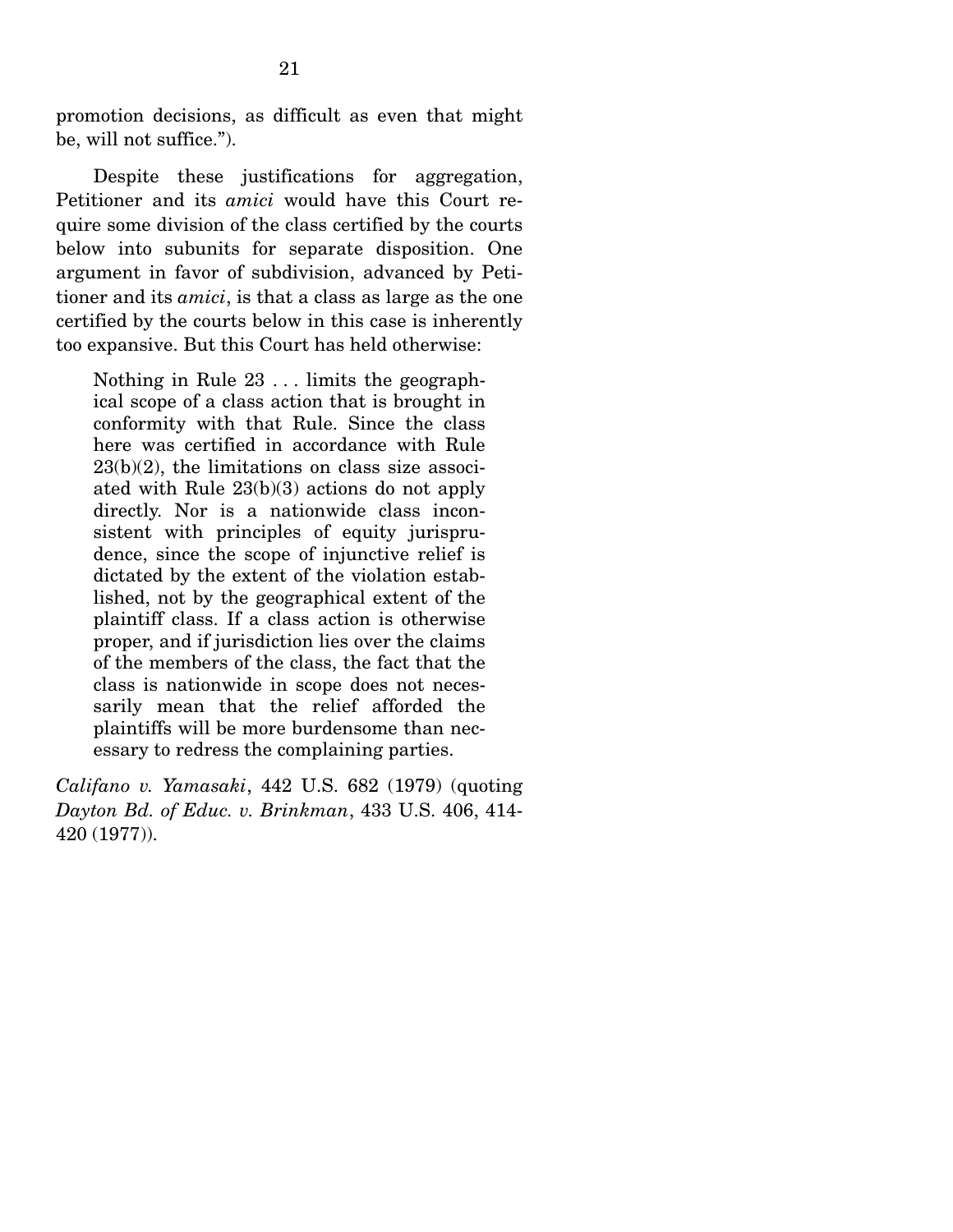Scholars also have devoted attention to the issue of class subdivision and its relationship to prima facie showings of employment discrimination They point out that, in response to class certification motions, defendants typically argue that the analysis should take place at some disaggregated level, where subunits (*e.g*., geographic regions, individual stores, specialty departments) are compared to each other rather than analyzing all employees forming the company's employment base. *See, e.g., Caridad v. Metro-North Commuter R.R*., 191 F.3d 283, 288 (2d Cir. 1999) (describing how defendant's expert's main rebuttal to the plaintiffs' report was that the analysis "was done on a company-wide basis and not on a position-by-position basis" and therefore the report "had created a statistical illusion of disparity by aggregating data across many different job titles."); *Krueger v. N.Y. Tel. Co*., 163 F.R.D. 433, 440 (S.D.N.Y. 1995) (recounting how defendants countered plaintiffs' framing of the challenging employment action as "most assuredly *not* a single event which can be analyzed in the aggregate" and rather that "the plaintiff class members [were] scattered across fortythree of the sixty-nine banding entities, each subject to dissimilar treatment in almost every respect"). One simulation exercise even prompted the conclusion that

courts should become more critical of statistical expertise purporting to test for subunit differences, particularly when offered at the class certification phase of the case. Under some circumstances, the statistical approach often used to oppose class certification in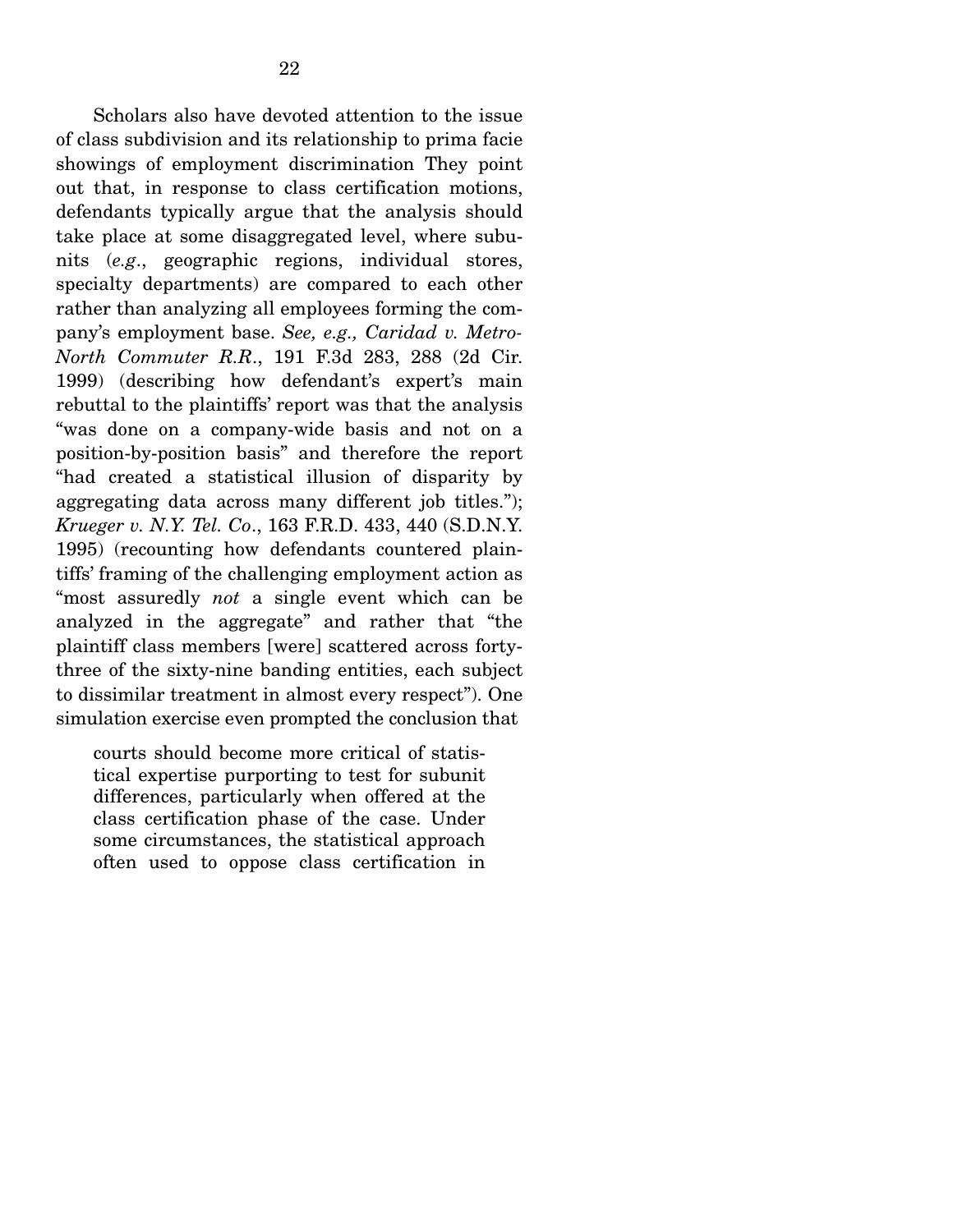employment discrimination litigation is guaranteed to support the defendant's position, *regardless of the actual facts of the case*.

William T. Bielby & Pamela Coukos, *"Statistical Dueling" with Unconventional Weapons: What Courts Should Know About Experts in Employment Discrimination Class Actions*, 56 EMORY L.J. 1563, 1565 (2007) (emphasis added). In both *Krueger*, the case that introduced the phrase "statistical dueling" into the legal lexicon, and *Caridad*, federal courts rejected a subunit approach and ordered class certification.

## **B. Aggregation Reduces the Noise Surrounding Individual Experiences of Employment Discrimination and Increases Sound Inferences about Discriminatory Patterns and Practices**

 The very nature of discrimination calls for the statistical inferences that can be achieved only through aggregate analysis. When we describe some centralized rule or practice that emerges from the combination of central mandates and local practice, we include not only practices with binary outcomes (*e.g*., no women are promoted, all women receive lower wages relative to men), but ones with *probabilistic* features.

 Assume, for example, that a company's practice of failing to post the availability of promotion opportunities reduces the proportion of women, relative to men, who learn of these opportunities because men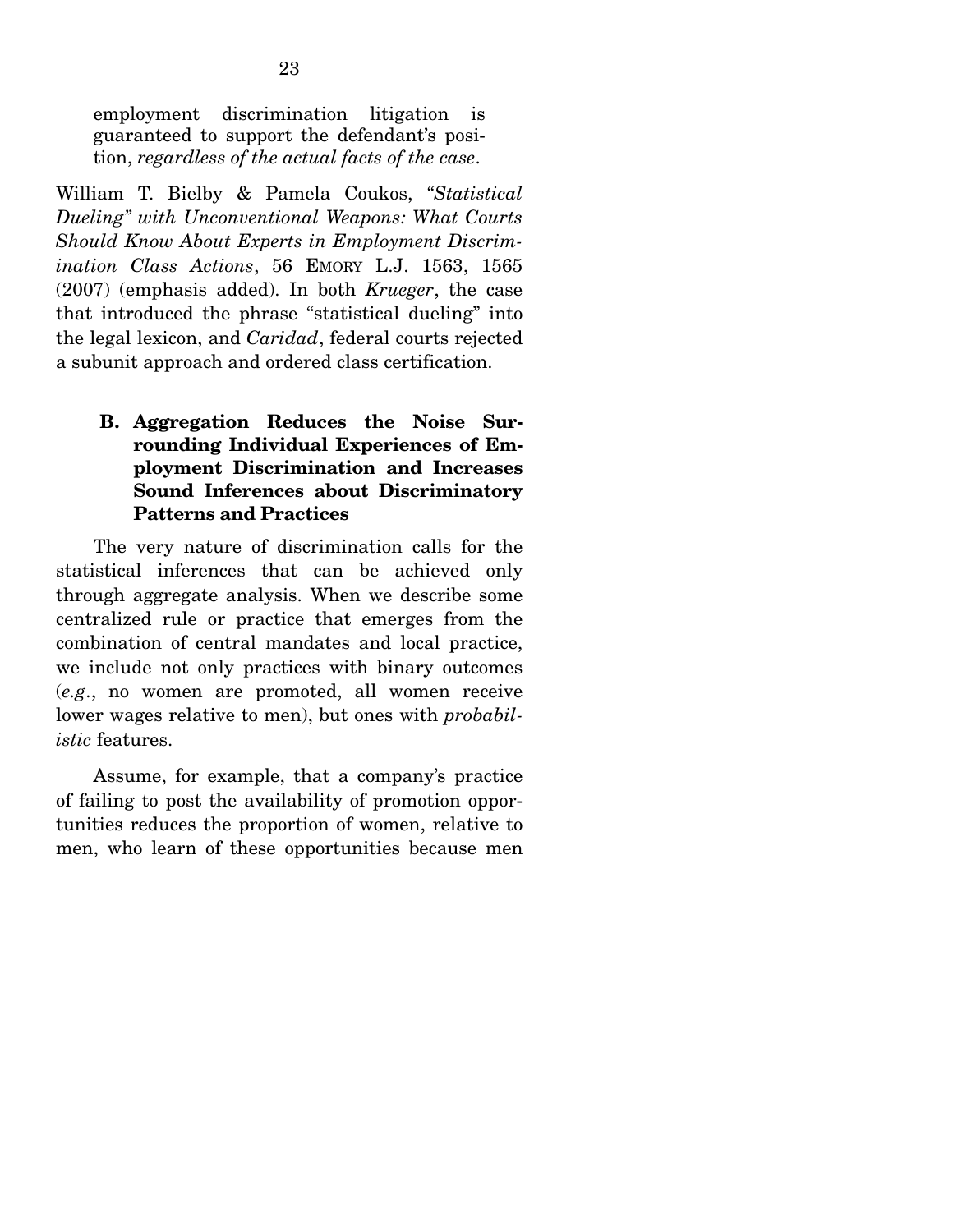are more connected to informal informational networks. The claim is not that no women will learn of these opportunities or receive promotions, only that a lower percentage of equally qualified women likely will be promoted because a lower proportion even learns of opportunities. Or assume, for example, a woman who actually has been late a certain number of times is more likely to be denied a promotion on account of lateness than a man who actually has been late the same number of times. This may be true if discrimination works in the ways that most conventional modern social psychological theories of discrimination assert discrimination operates. Supervisors may actually notice and recall the negative actions taken by "out-group" members more than they recall those taken by "in-group" members. These supervisors may also be more prone to think the negative actions of an out-group member reflects a persistent bad characteristic rather than bad luck, and they may show some degree of simple preference for members of the in-group. For explanations of these phenomena and experimental and observational data suggesting their ubiquity, *see, e.g.,* Susan T. Fiske, *Stereotyping, Prejudice, and Discrimination, in* 2 HANDBOOK OF SOCIAL PSYCHOLOGY 357 (Daniel T. Gilbert, S.T. Fiske & and Gardner Lindzey eds., 4th ed. 1998); John W. Howard & Myron Rothbart, *Social Categorization and Memory for In-Group and Out-Group Behavior*, 38 J. PERSONALITY & SOC. PSYCHOL. 301 (1980); Bernadette Park & Myron Rothbart, *Perception of Out-Group Homogeneity and Levels of Social Categorization: Memory for the Subordinate*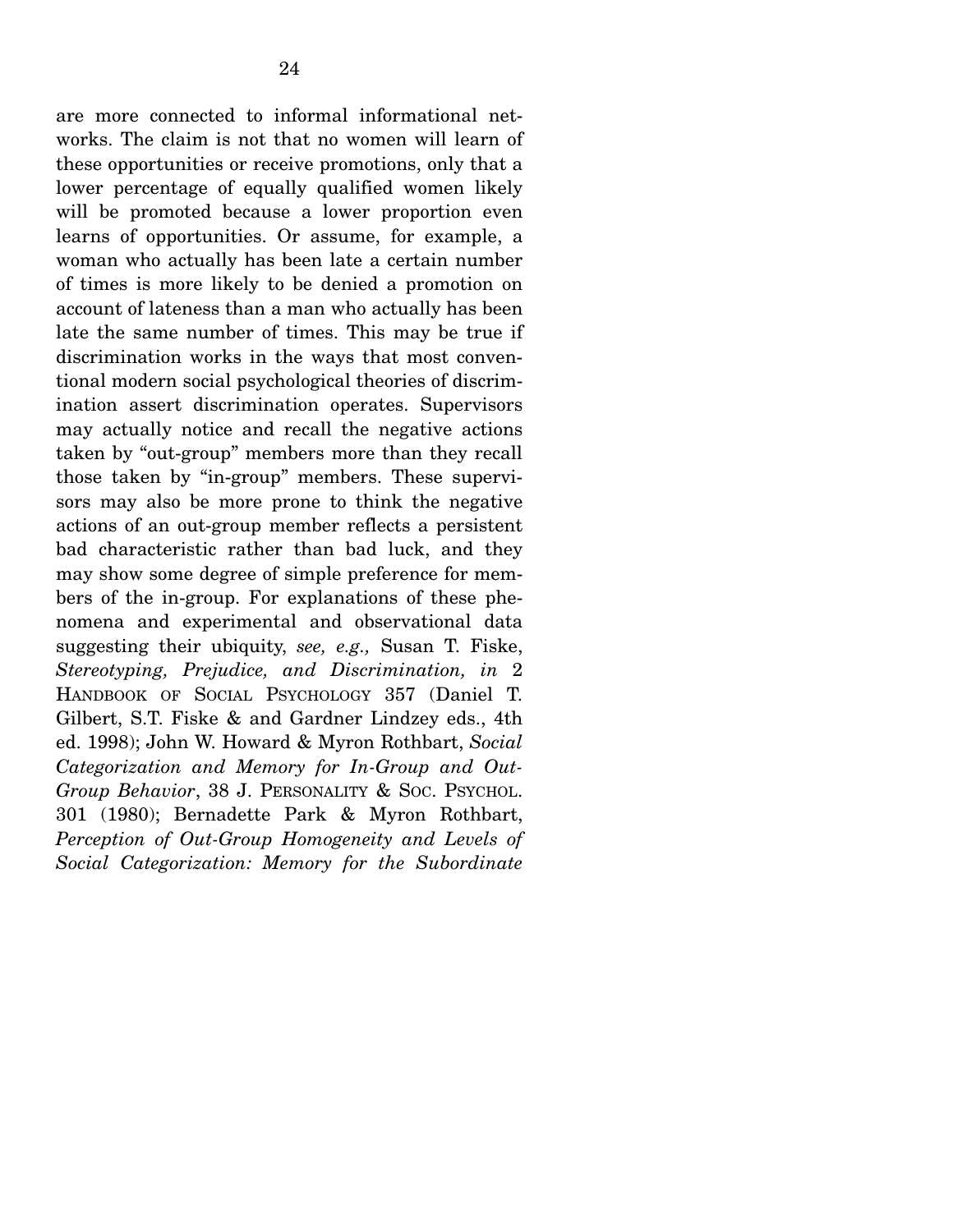*Attributes of In-Group and Out-Group Members*, 42 J. PERSONALITY & SOC. PSYCHOL. 1051 (1982); Janet K. Swim & Lawrence J. Sanna, *He's Skilled, She's Lucky: A Meta-Analysis of Observers' Attributions for Women's and Men's Successes and Failures*, 22 PER-SONALITY & SOC. PSYCHOL. BULL. 507 (1998). Still, these phenomena do not imply that women who are late never get promoted or that men who are late never suffer on account of their lateness. These biases simply may mean that a woman who has been late for work x times in the last year may face an 80% chance of losing out on a promotion, whereas a man's chances are only 70%. Given that most modern discrimination is probabilistic rather than a simple choice between taking prohibited action and not, class certification helps courts with fact-finding.

 Respondents' core substantive claim – that the centralized policy that harms female workers the most is undue discretionary delegation – suggests that there are almost surely some differences across "units," however finely those units are defined. Petitioner's centralized policies, which impact all female employees, in fact almost certainly permit some local variation. Whether the expectation is to find variations in *statistics* across localities above what mere chance would generate depends in part on the size of "localities" and the nature of local discretion-based discrimination.

 This is not to say that the class action device is inconsistent with learning more about local practices. Professors Bielby and Coukos rightly suggest that, at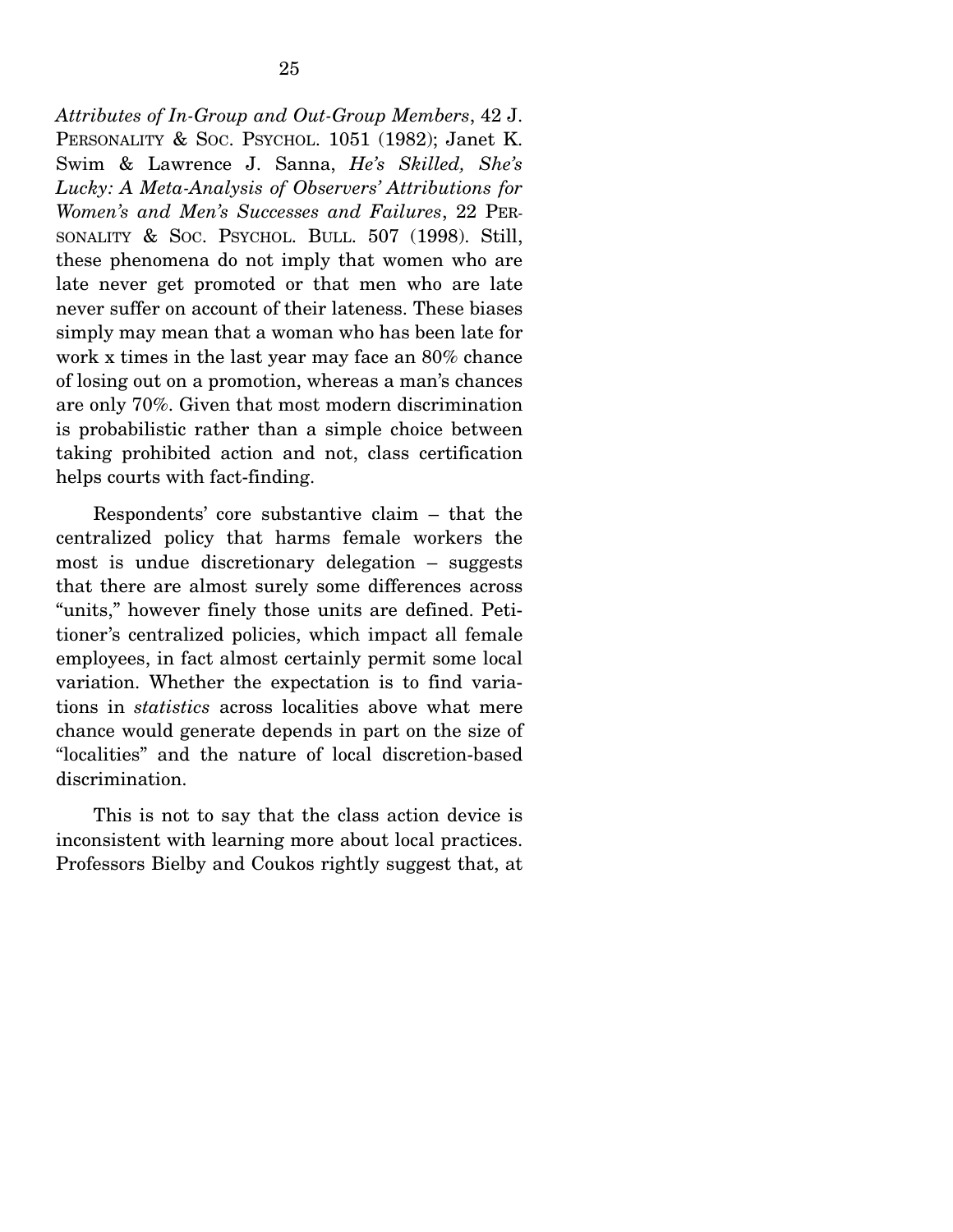the merits stage, we might use multilevel models to account for heterogeneity, across stores or functional units (both in terms of discrimination effects and covariates). In fact, unless the court certifies the whole class and tries an employment discrimination suit in one venue and at one time, it is unlikely that we will be able to account for this heterogeneity. Aggregating the data is precisely what permits us to know when decision-making is in fact less uniform. But "[c]onsideration of this level of factual nuance at the class certification stage of the case is inconsistent with preserving a real boundary between procedural hurdles and merits adjudication." Bielby & Coukos, *supra*, at 1608. This last point hints at a seemingly "neutral" reason, *i.e*., neither favorable to plaintiffs or defendants, to embrace aggregation. Petitioner would ask this Court to break up "discriminatory units" such that their magnitudes are small enough that we could not distinguish true discrimination from chance variation in expected pay or promotion levels.

 There are defenses Petitioner might raise, for which the plausibility of the defense can *only* be verified in the context of a broad class action. Thus, employers gain advantages from class actions as do employees. Consider the possibility that, when observing all of the store's departments, a very weak wage or promotion bonus for experience emerges in a particular department, separate from experience at the company more generally. If one analyzed the data at the level of Sub-department *S*, though, experience becomes a highly predictive factor for wage increases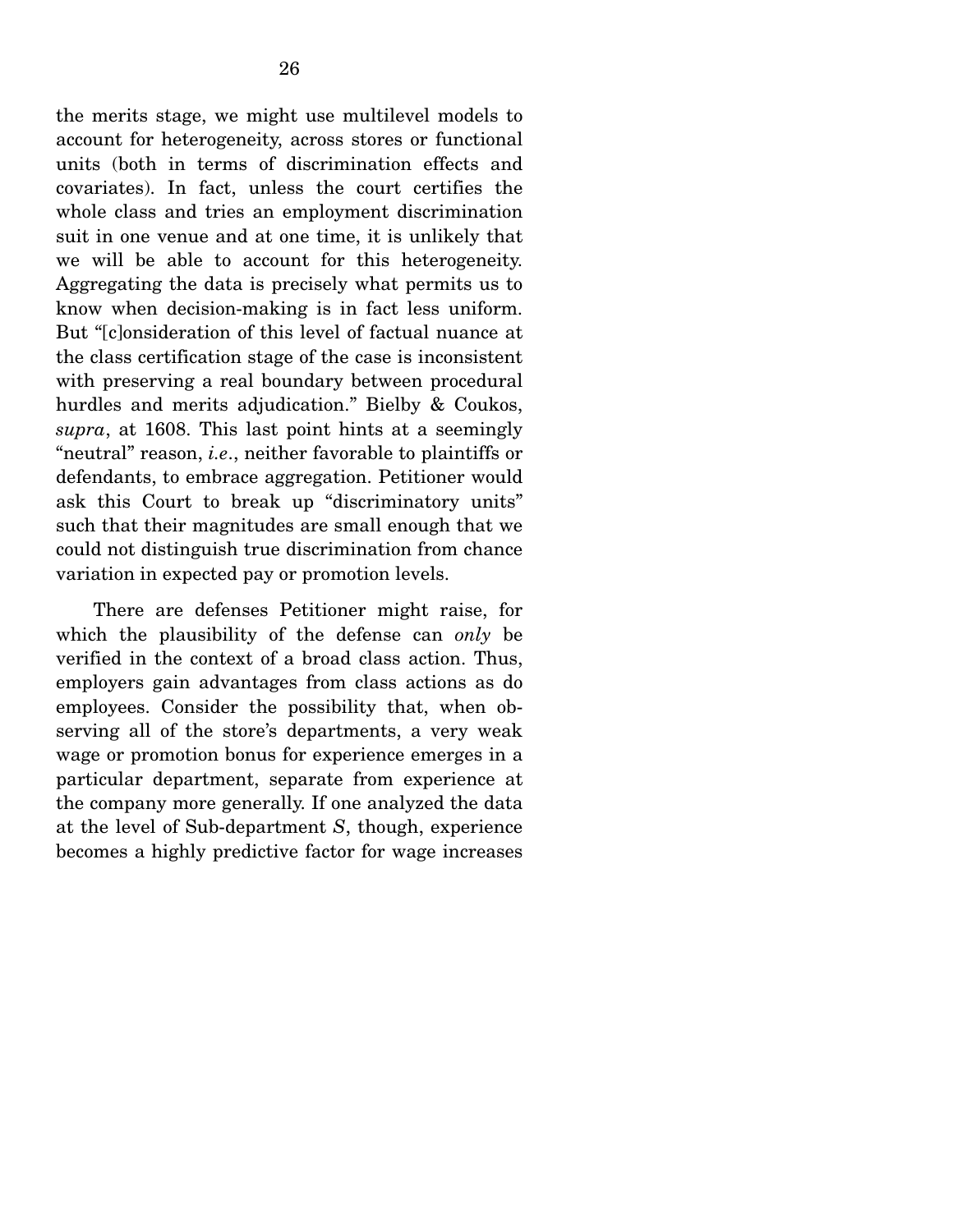and promotion opportunities.<sup>2</sup> As a result, the wagepredicting regression equation for the company as a whole is distinct from the regression equation for Sub-department *S*.

 Finally, imagine either of the following: (1) women are unduly concentrated in departments in which they lack a positive trait that either sex must possess in order to advance in that department; or (2) if the aggregate wage decomposition regression equation is affected by each department's rules, the mismatch between relevant traits and sex is pronounced (*e.g*., although women have little experience in Subdepartment *S*, the only place it actually matters, women will possess intra-department experience in other irrelevant departments). Ironically for Petitioner's case, if the class were not certified, it would not be able to demonstrate this fact. One cannot fit a regression equation with any persuasive power to Department *D* at a single store. Thus, even if experience in Department *D* is critical, it could not be so observed; one can only draw this conclusion by examining a sufficient number of entities. Nor could we determine if women are "mismatched" to the needs of subunits within the company without investigating matching patterns across a wide swath of departments and stores. Only by looking at the class

<sup>&</sup>lt;sup>2</sup> In this hypothetical, one would also imagine that there exists one or several traits in each sub-department important only in the one department and have little impact on store-wide prediction.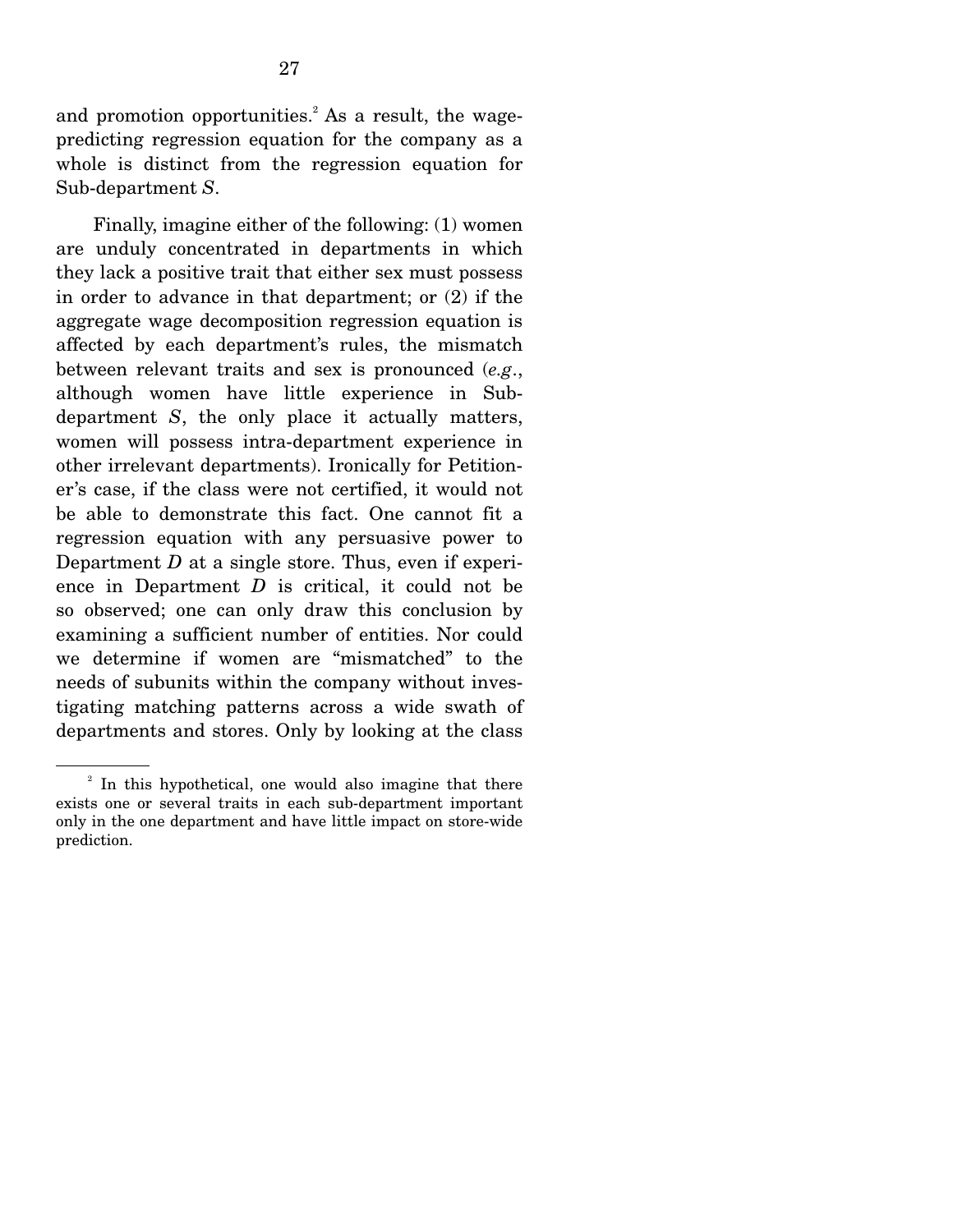could we evaluate the claim that women are missing locally critical traits that either matter very little when viewing the company's operation across the board or that they atypically lack them in the very situations where those traits matter greatly.

### **CONCLUSION**

 $\overbrace{\hspace{2.5cm}}$   $\overbrace{\hspace{2.5cm}}$   $\overbrace{\hspace{2.5cm}}$ 

 This Court should affirm the certification of the class.

Respectfully submitted,

| BENJAMIN BLUSTEIN, ESQ. |
|-------------------------|
| MINER, BARNHILL &       |
| GALLAND, P.C.           |
| 14 W. Erie St.          |
| Chicago, IL 60610       |
| Tel: 312-751-1170       |
| Fax: 312-751-0438       |
|                         |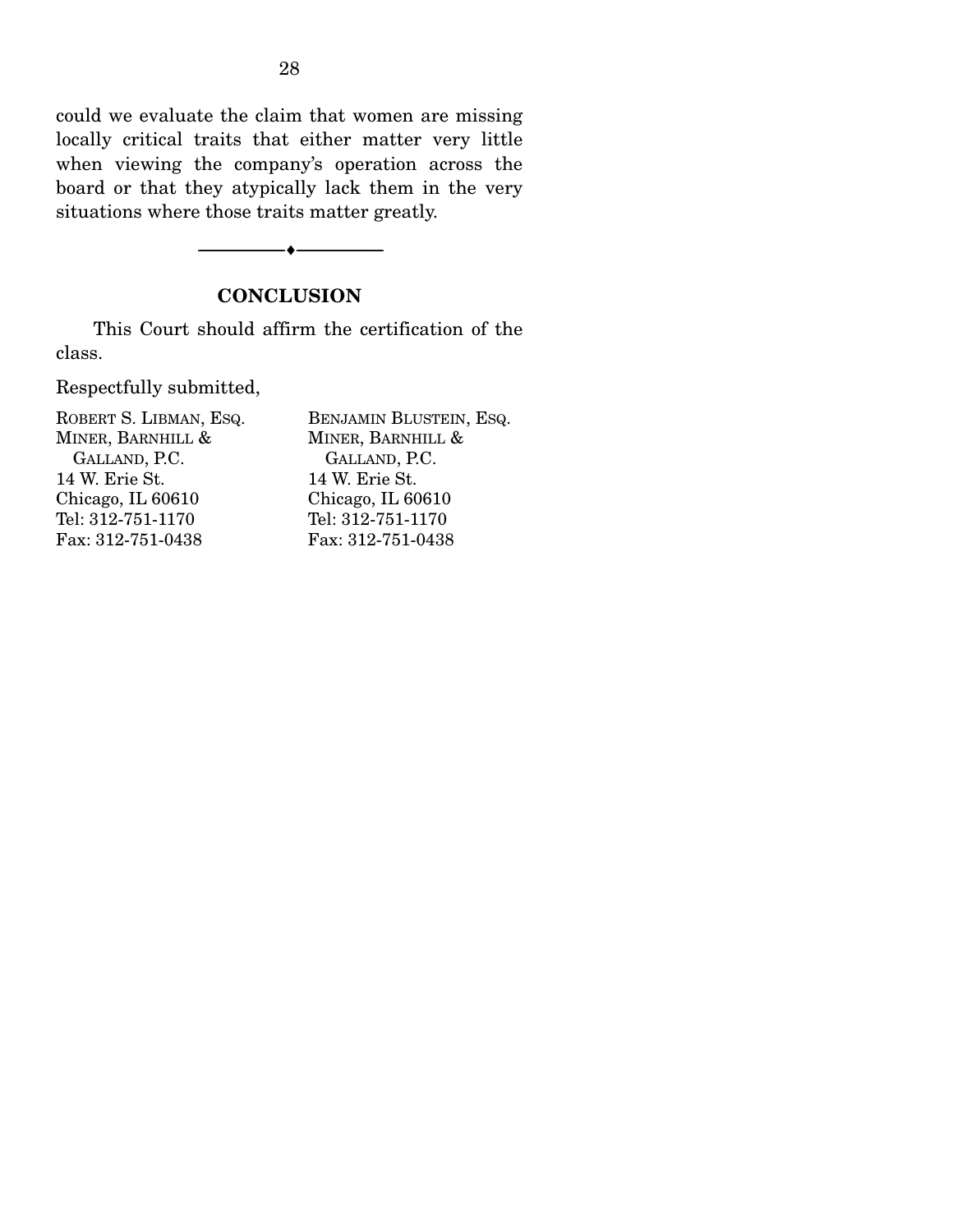### App. 1

### **APPENDIX**

 Each of the *amici* has written about class action, statistical inference, or employment discrimination issues. The affiliations and selected scholarship of the *amici* are:

CHRISTOPHER L. GRIFFIN, JR., J.D.

Affiliation

Visiting Assistant Professor of Law Duke University School of Law

Two Publications on Related Topics

*Disability-Selective Abortion and the Americans with Disabilities Act*, 2009 UTAH L. REV. 845 (with Dov Fox)

*Assessing Post-ADA Employment: Some Econometric Evidence and Policy Considerations* (John M. Olin Ctr. for Studies in Law, Econ., & Pub. Policy, Research Paper No. 358, 2008), *available at* http://ssrn.com/abstract=1282307 (with John J. Donohue, Michael Ashley Stein & Sascha Becker) (under review with the *Journal of Empirical Legal Studies*)

JOSHUA P. DAVIS, J.D.

Affiliation

Professor of Law and Associate Dean for Faculty Scholarship University of San Francisco School of Law